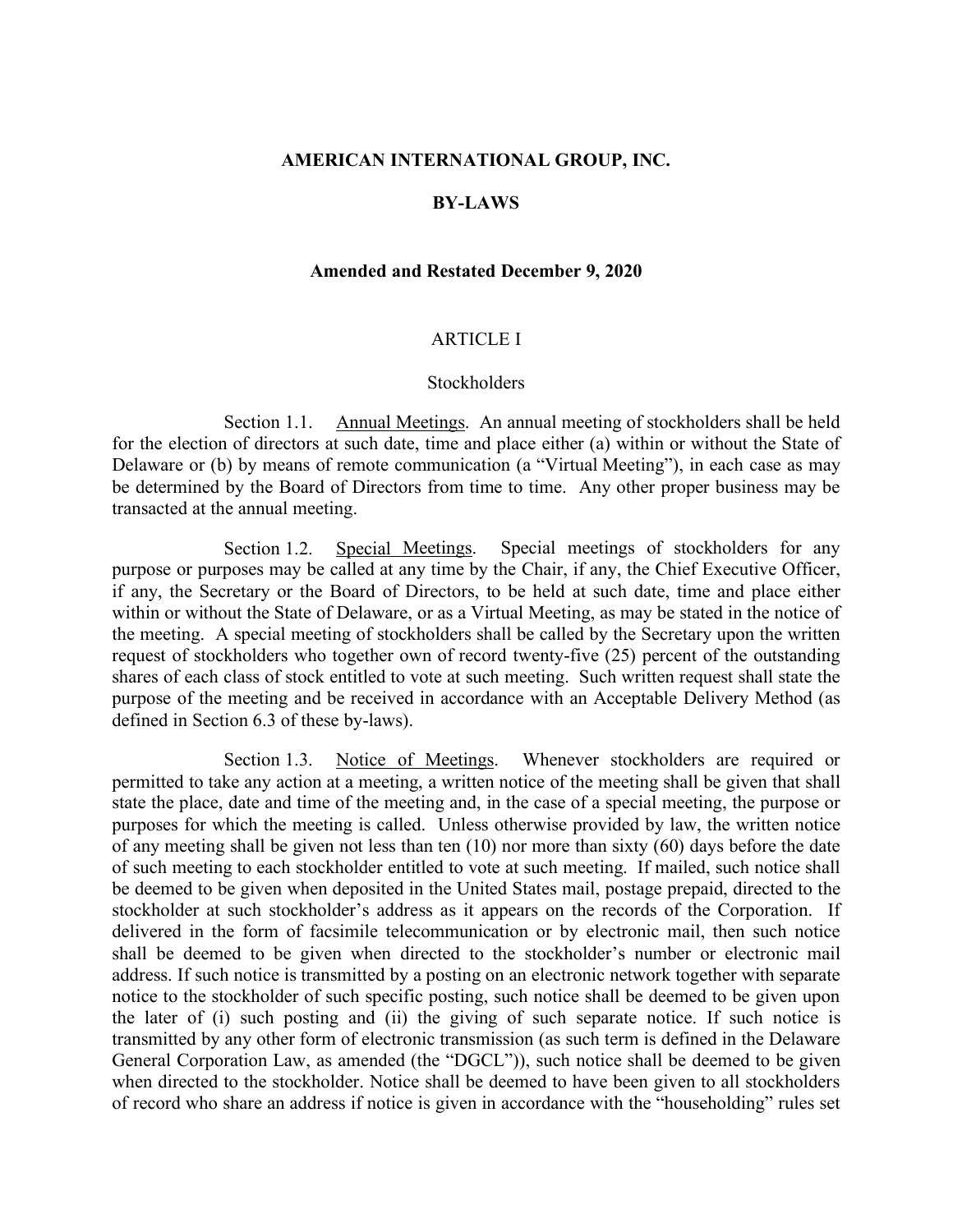forth in the rules of the Securities and Exchange Commission under the Securities Exchange Act of 1934, as amended (the "Exchange Act"), and Section 233 of the DGCL. No business other than that stated in the notice shall be transacted at any special meeting without the unanimous consent of all the stockholders entitled to vote thereat.

Section 1.4. Adjournments, Postponements, Rescheduling and Cancellation. Any meeting of stockholders, annual or special, may adjourn from time to time to reconvene at the same or some other place, and notice need not be given of any such adjourned meeting if the time and place thereof are announced at the meeting at which the adjournment is taken; provided, that if the adjournment is for more than thirty (30) days, or if after the adjournment a new record date is fixed for the adjourned meeting, a notice of the adjourned meeting shall be given to each stockholder of record entitled to vote at the meeting. At the adjourned meeting the Corporation may transact any business that might have been transacted at the original meeting. To the fullest extent permitted by law, the Board may postpone, reschedule or cancel any previously scheduled annual or special meeting of stockholders.

Section 1.5. Quorum. At each meeting of stockholders, except where otherwise provided by law or the certificate of incorporation or these by-laws, the holders of a majority of the outstanding shares of each class of stock entitled to vote at the meeting, present in person or represented by proxy, shall constitute a quorum. Shares of its own capital stock belonging on the record date for the meeting to the Corporation or to another corporation, if a majority of the shares entitled to vote in the election of directors of such other corporation is held, directly or indirectly, by the Corporation, shall neither be entitled to vote nor be counted for quorum purposes; provided, however, that the foregoing shall not limit the right of the Corporation to vote stock, including but not limited to its own stock, held by it in a fiduciary capacity.

Section 1.6. Organization. (a) Meetings of stockholders shall be presided over by the Chair, or in the absence of the Chair by the Lead Independent Director (if any), or in the absence of the Lead Independent Director by the Chief Executive Officer, or in the absence of the Chief Executive Officer by the Chair of the Nominating and Corporate Governance Committee, or in the absence of the foregoing persons by a chair designated by the Board of Directors, or in the absence of such designation by a chair chosen at the meeting. The Secretary shall act as secretary of the meeting, or in the absence of the Secretary an Assistant Secretary shall so act, or in their absence the chair of the meeting may appoint any person to act as secretary of the meeting.

(b) The order of business at each such meeting shall be as determined by the chair of the meeting. The chair of the meeting shall have the right and authority to adjourn a meeting of stockholders without a vote of stockholders for any reason (including for purposes of allowing a quorum to attend) and to prescribe such rules, regulations and procedures and to do all such acts and things as are necessary or desirable for the proper conduct of the meeting, including, without limitation: (i) the establishment of procedures for the maintenance of order and safety; (ii) limitations on the time allotted to questions or comments on the affairs of the Corporation; (iii) limitations on attendance at or participation in the meeting to stockholders of record of the Corporation, their duly authorized and constituted proxies or such other persons as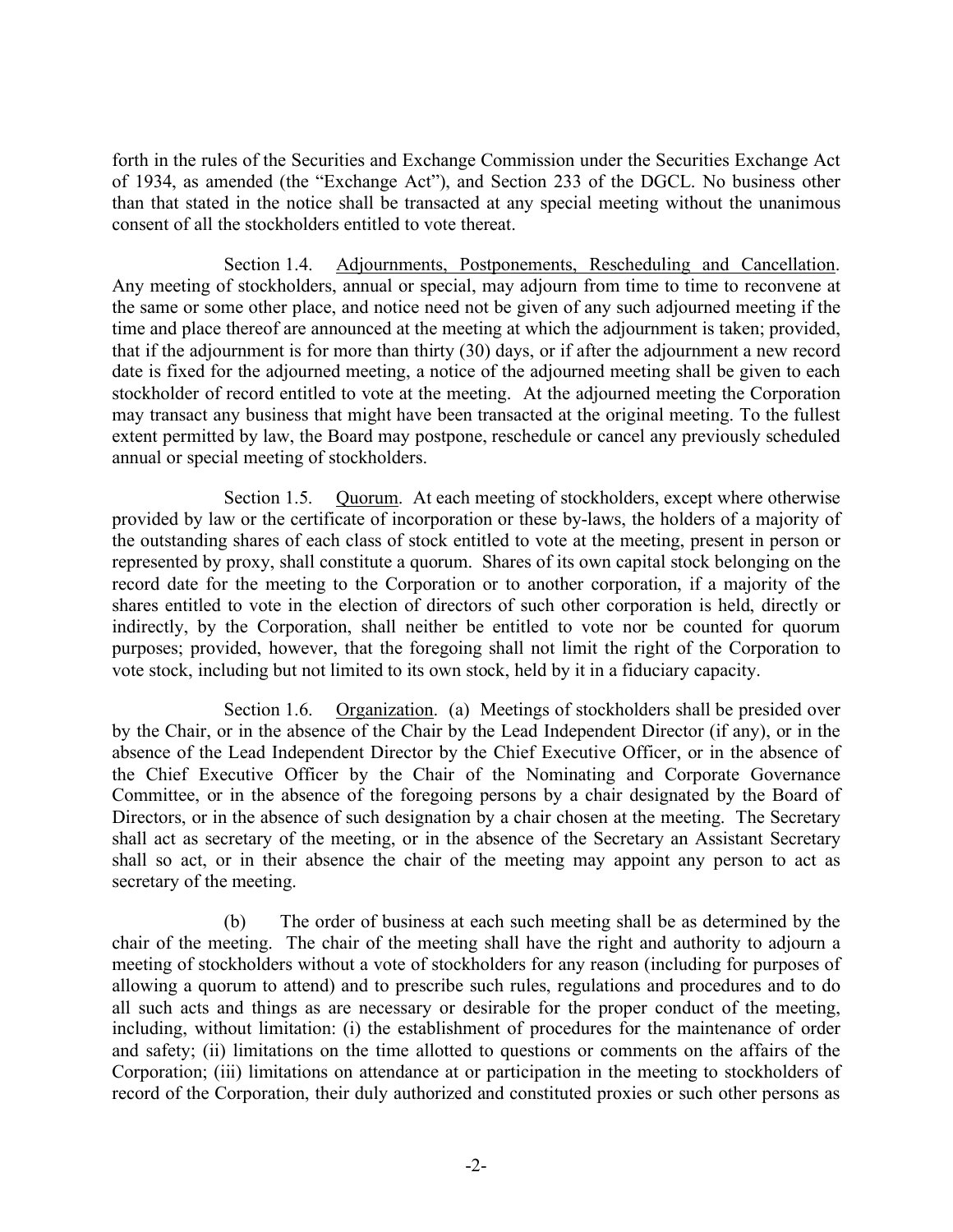the chair of the meeting shall determine; (iv) restrictions on entry to such meeting after the time prescribed for the commencement thereof; (v) the opening and closing of the voting polls, for each item on which a vote is to be taken; (vi) determining and declaring that a matter, business or nomination was not properly brought before the meeting; (vii) removing any stockholder or any other individual who refuses to comply with meeting rules, regulations and procedures as set forth by the chair of the meeting; and (viii) restricting the use of audio/video recording devices and cell phones at the meeting.

Section 1.7. Inspectors. Prior to any meeting of stockholders, the Board of Directors, the Chair or the Chief Executive Officer shall appoint one or more inspectors to act at such meeting and make a written report thereof and may designate one or more persons as alternate inspectors to replace any inspector who fails to act. If no inspector or alternate is able to act at the meeting of stockholders, the chair of the meeting shall appoint one or more inspectors to act at the meeting. The inspectors shall ascertain the number of shares outstanding and the voting power of each, determine the shares represented at the meeting and the validity of proxies and ballots, count all votes and ballots, determine and retain for a reasonable period a record of the disposition of any challenges made to any determination by the inspectors and certify their determination of the number of shares represented at the meeting and their count of all votes and ballots. The inspectors may appoint or retain other persons to assist them in the performance of their duties. The date and time of the opening and closing of the polls for each matter upon which the stockholders will vote at a meeting shall be announced at the meeting. No ballot, proxy or vote, nor any revocation thereof or change thereto, shall be accepted by the inspectors after the closing of the polls. In determining the validity and counting of proxies and ballots, the inspectors shall be limited to an examination of the proxies, any envelopes submitted therewith, any information provided by a stockholder who submits a proxy by electronic transmission from which it can be determined that the proxy was authorized by the stockholder, ballots and the regular books and records of the Corporation, and they may also consider other reliable information for the limited purpose of reconciling proxies and ballots submitted by or on behalf of banks, brokers, their nominees or similar persons that represent more votes than the holder of a proxy is authorized by the record owner to cast or more votes than the stockholder holds of record. If the inspectors consider other reliable information for such purpose, they shall, at the time they make their certification, specify the precise information considered by them, including the person or persons from whom they obtained the information, when the information was obtained, the means by which the information was obtained and the basis for the inspectors' belief that such information is accurate and reliable.

Section 1.8. Classes or Series of Stock; Voting Proxies. For purposes of this Article I, two or more classes or series of stock shall be considered a single class if and to the extent that the holders thereof are entitled to vote together as a single class at the meeting. Unless otherwise provided in the certificate of incorporation, each stockholder entitled to vote at any meeting of stockholders shall be entitled to one vote for each share of stock held by such stockholder who has voting power upon the matter in question. Each stockholder entitled to vote at a meeting of stockholders or to express consent or dissent to corporate action in writing without a meeting may authorize another person or persons to act for such stockholder by proxy, but no such proxy shall be voted or acted upon after three years from its date, unless the proxy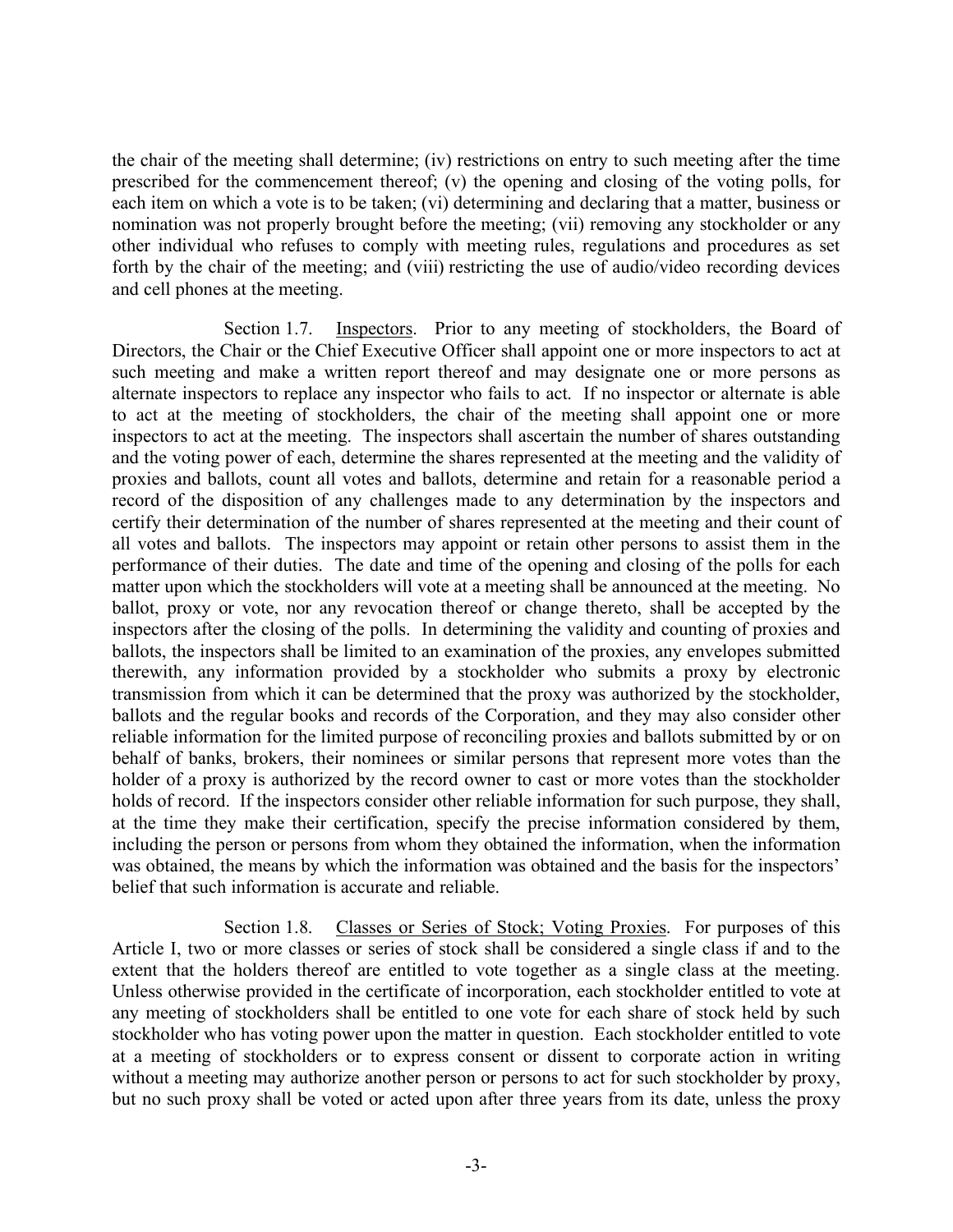provides for a longer period. A duly executed proxy shall be irrevocable if it states that it is irrevocable and if and only as long as, it is coupled with an interest sufficient in law to support an irrevocable power. A stockholder may revoke any proxy that is not irrevocable by attending the meeting and voting in person or by filing an instrument in writing revoking the proxy or another duly executed proxy bearing a later date with the Secretary of the Corporation. Voting at meetings of stockholders need not be by written ballot and need not be conducted by inspectors unless the holders of a majority of the outstanding shares of all classes of stock entitled to vote thereon present in person or by proxy at such meeting shall so determine. At all meetings for the election of directors, directors shall be elected as provided in [Section 2.2](#page-17-0) of these by-laws. In all other matters, unless otherwise provided by law or by the certificate of incorporation or these bylaws, the affirmative vote of the holders of a majority of the shares of all classes of stock present in person or represented by proxy at the meeting and entitled to vote on the subject matter shall be the act of the stockholders, provided that (except as otherwise required by law or by the certificate of incorporation) the Board of Directors may require in the notice of meeting a larger vote upon any such matter. For purposes of this Section 1.8, only votes cast "for" or "against" a matter shall be considered affirmative votes; abstentions, broker non-votes and withheld votes shall not be treated as affirmative votes and shall not be taken into account in determining whether a matter is approved. Where a separate vote by class is required, the affirmative vote of the holders of a majority of the shares of each class present in person or represented by proxy at the meeting shall be the act of such class, except as otherwise provided by law or by the certificate of incorporation or these by-laws.

Section 1.9. Fixing Date for Determination of Stockholders of Record. (a) In order that the Corporation may determine the stockholders entitled to notice of or to vote at any meeting of stockholders or any adjournment thereof, the Board of Directors may fix a record date, which record date shall not precede the date upon which the resolution fixing the record date is adopted by the Board of Directors, and which shall not be more than sixty (60) nor less than ten (10) days before the date of such meeting. If no record date is fixed by the Board of Directors, the record date for determining stockholders entitled to notice of or to vote at a meeting of stockholders shall be at the close of business on the day immediately preceding the day on which notice is given, or, if notice is waived, at the close of business on the day immediately preceding the day on which the meeting is held. A determination of stockholders of record entitled to notice of or to vote at a meeting of stockholders shall apply to any adjournment of the meeting; provided, however, that the Board of Directors may fix a new record date for the adjourned meeting.

(b) In order that the Corporation may determine the stockholders entitled to consent to corporate action in writing without a meeting, the Board of Directors may fix a record date, which record date shall not precede the date upon which the resolution fixing the record date is adopted by the Board of Directors, and which date shall not be more than ten (10) days after the date upon which the resolution fixing the record date is adopted by the Board of Directors. If no record date has been fixed by the Board of Directors, the record date for determining stockholders entitled to consent to corporate action in writing without a meeting shall be determined in accordance with [Section 1.11\(b\).](#page-4-0)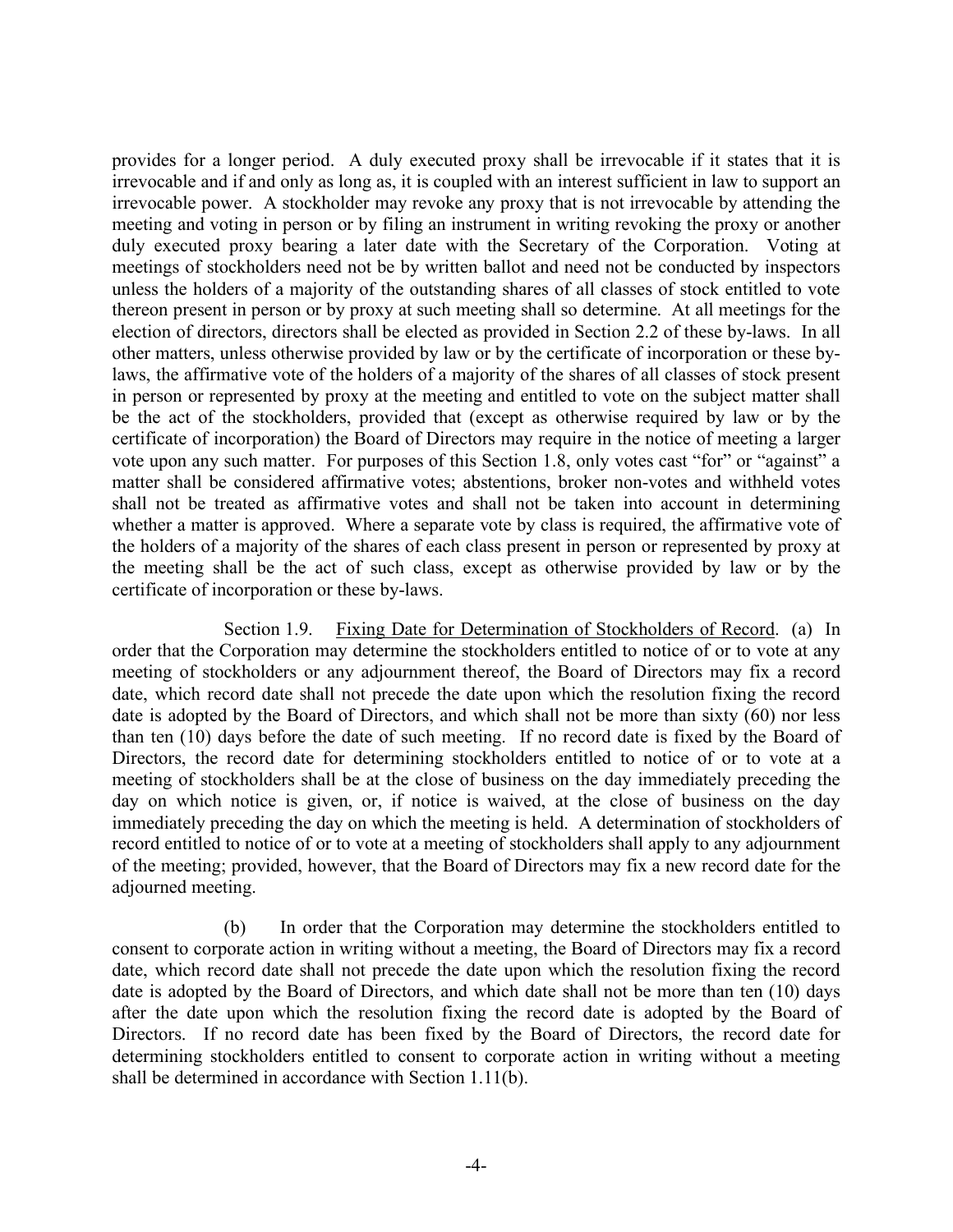<span id="page-4-3"></span>(c) In order that the Corporation may determine the stockholders entitled to receive payment of any dividend or other distribution or allotment of any rights or the stockholders entitled to exercise any rights in respect of any change, conversion or exchange of stock, or for the purpose of any other lawful action, the Board of Directors may fix a record date, which record date shall not precede the date upon which the resolution fixing the record date is adopted, and which record date shall be not more than sixty (60) days prior to such action. If no record date is fixed, the record date for determining stockholders for any such purpose shall be at the close of business on the day on which the Board of Directors adopts the resolution relating thereto.

<span id="page-4-1"></span>Section 1.10. List of Stockholders Entitled to Vote. The Secretary shall prepare and make, at least ten (10) days before every meeting of stockholders, a complete list of the stockholders entitled to vote at the meeting, arranged in alphabetical order, and showing the address of each stockholder and the number of shares registered in the name of each stockholder; provided, however, that nothing in this [Section 1.10](#page-4-1) shall require the Corporation to include electronic mail addresses or other electronic content information on such list. Such list shall be open to the examination of any stockholder, for any purpose germane to the meeting, during ordinary business hours, for a period of at least ten (10) days prior to the meeting, either at a place within the city where the meeting is to be held, which place shall be specified in the notice of the meeting, or, if not so specified, at the place where the meeting is to be held. The list shall also be produced and kept at the time and place of the meeting during the whole time thereof and may be inspected by any stockholder who is present. In the event of a Virtual Meeting, then such list shall also be open to the examination of any stockholder during the whole time of the meeting on a reasonably accessible electronic network, and the information required to access such list shall be provided with the notice of the meeting.

## Section 1.11. Consent of Stockholders in Lieu of Meeting.

<span id="page-4-2"></span>(a) Unless otherwise provided in the certificate of incorporation or these bylaws, any action required by law to be taken at any annual or special meeting of stockholders of the Corporation, or any action that may be taken at any annual or special meeting of such stockholders, may be taken without a meeting, without prior notice and without a vote, if a consent or consents in writing, setting forth the action so taken, shall be signed by the holders of outstanding stock having not less than the minimum number of votes that would be necessary to authorize or take such action at a meeting at which all shares entitled to vote thereon were present and voted and shall be delivered to the Corporation by an Acceptable Delivery Method to (a) its registered office in the State of Delaware, (b) its principal place of business, or (c) an officer or agent of the Corporation having custody of the book in which proceedings of meetings of stockholders are recorded.

<span id="page-4-0"></span>(b) Any stockholder seeking to have the stockholders authorize or take corporate action by written consent shall, pursuant to an Acceptable Delivery Method, first request (a "Written Consent Request") the Board to fix a record date for such purpose (a "Consent Record Date"). Such Written Consent Request shall be signed by one or more stockholders representing twenty-five (25) percent of the outstanding shares of capital stock of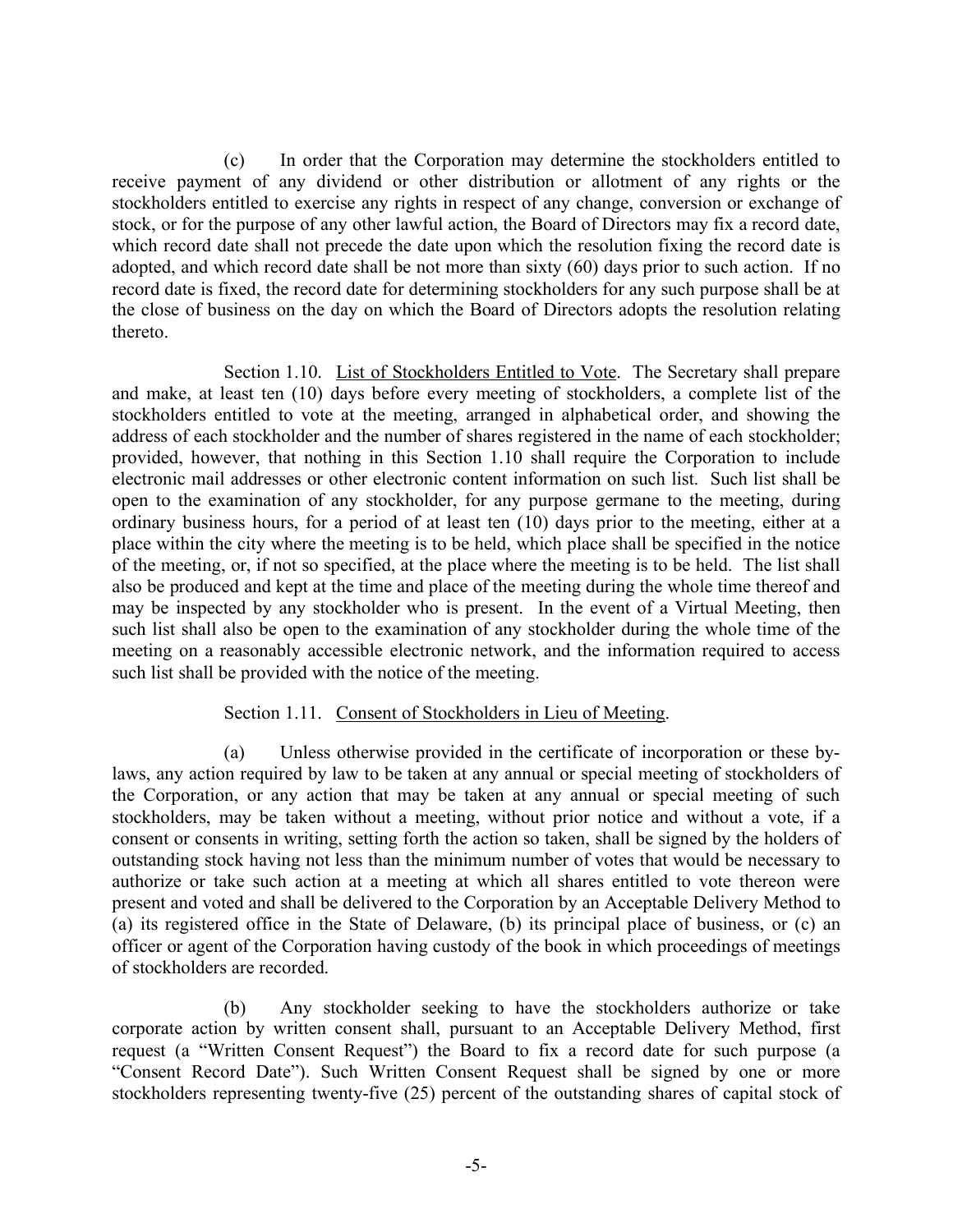the Corporation entitled to consent on the matter or matters set forth in the Written Consent Request. The Board shall promptly, but in all events within ten (10) days after the date on which the Written Consent Request is received or five (5) days after delivery of any information requested by the Corporation to determine the validity of the Written Consent Request or whether the matter or matters to which the Written Consent Request relates is an action that may be taken by written consent, determine the validity of the Written Consent Request and whether the Written Consent Request relates to an action that may properly be taken by written consent under this Section 1.11 and applicable law. If such request is valid, the Board shall adopt a resolution fixing the Consent Record Date (unless a record date has previously been fixed by the Board pursuant to [Section 1.9](#page-7-0)).

(c) Every written consent shall bear the date of signature of each stockholder who signs the consent. No written consent shall be effective to take the corporate action referred to therein unless written consents signed by a sufficient number of holders to take action are received by the Corporation pursuant to an Acceptable Delivery Method within sixty (60) days of the first date on which a written consent is so received by the Corporation but in no event later than one hundred and twenty (120) days after the Consent Record Date.

(d) Prompt notice of the taking of the corporate action without a meeting by less than unanimous written consent shall be given to those stockholders who have not consented in writing and who, if the action had been taken at a meeting, would have been entitled to notice of the meeting if the record date for such meeting had been the date that written consents signed by a sufficient number of stockholders to take the action were delivered to the Corporation as provided in this [Section 1.11.](#page-4-2)

Section 1.12. Advance Notice of Stockholder Nominees for Director and Other Stockholder Proposals. (a) (1) The matters to be considered and brought before any annual or special meeting of stockholders of the Corporation shall be limited to only such matters, including the nomination and election of directors, as shall be brought properly before such meeting in compliance with the procedures set forth in this Section 1.12 and [Section 1.13](#page-8-0) of these by-laws.

(2) For any matter to be properly brought before any annual meeting of stockholders, the matter must be (i) specified in the notice of annual meeting given by or at the direction of the Board of Directors, (ii) otherwise brought before the annual meeting by or at the direction of the Board of Directors, (iii) brought before the annual meeting in the manner specified in this Section 1.12(a)  $(x)$  by a stockholder that holds of record stock of the Corporation entitled to vote at the annual meeting on such matter (including any election of a director) or (y) by a person (an "Indirect Holder") that holds such stock through a nominee or "street name" holder of record of such stock and can demonstrate to the Corporation such indirect ownership of, and such Indirect Holder's entitlement to vote, such stock on such matter, or (iv) brought before the annual meeting in accordance with [Section 1.13](#page-8-0) of these by-laws.

(3) In addition to any other requirements under applicable law, the certificate of incorporation and these by-laws, persons nominated by stockholders for election as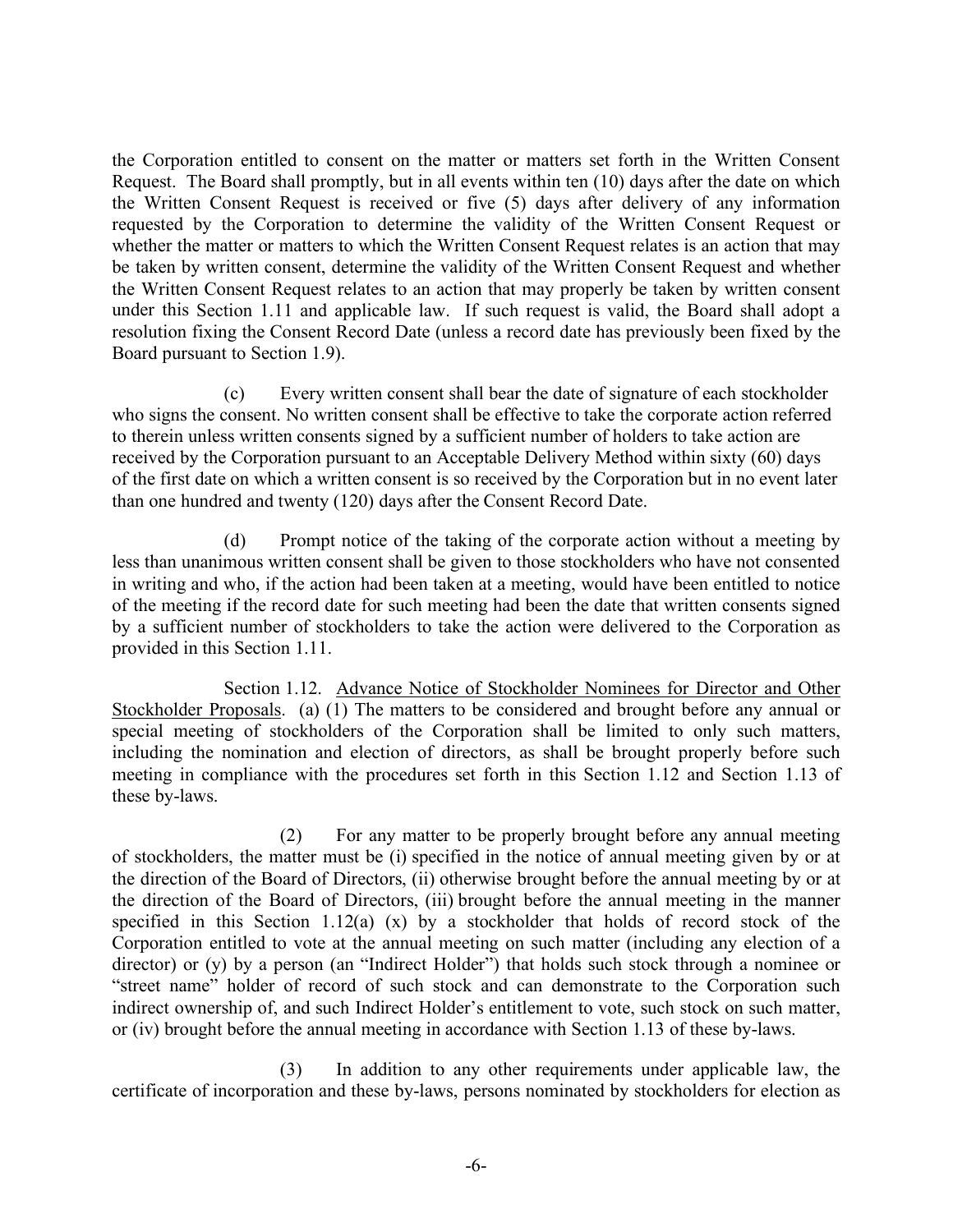directors of the Corporation pursuant to Section 1.12(a)(2)(iii) of these by-laws and any other proposals by stockholders brought pursuant to Section 1.12(a)(2)(iii) of these by-laws shall be properly brought before an annual meeting of stockholders only if notice of any such matter to be presented by a stockholder at such meeting (a "Stockholder Notice") shall be delivered by Acceptable Delivery Method to the Secretary at the principal executive office of the Corporation not less than ninety (90) nor more than one hundred and twenty (120) days prior to the first anniversary date of the annual meeting for the preceding year; provided, however, that if and only if the annual meeting is not scheduled to be held within a period that commences thirty (30) days before and ends thirty (30) days after such anniversary date (an annual meeting date outside such period being referred to herein as an "Other Meeting Date"), such Stockholder Notice shall be given in the manner provided herein by the later of (i) the close of business on the date ninety (90) days prior to such Other Meeting Date or (ii) the close of business on the tenth  $(10<sup>th</sup>)$  day following the date on which such Other Meeting Date is first publicly announced or disclosed.

(4) Any stockholder desiring to nominate any person or persons (as the case may be) for election as a director or directors of the Corporation at an annual meeting of stockholders pursuant to Section  $1.12(a)(2)(iii)$  of these by-laws shall deliver by Acceptable Delivery Method, as part of such Stockholder Notice, a statement in writing setting forth the name of the person or persons to be nominated, the number and class of all shares of each class of stock of the Corporation owned of record and beneficially by each such person, as reported to such stockholder by such person, the information regarding each such person required by paragraphs (a), (e) and (f) of Item 401 of Regulation S-K adopted by the Securities and Exchange Commission, each such person's signed consent to serve as a director of the Corporation if elected, such stockholder's name and address, the number and class of all shares of each class of stock of the Corporation owned of record and beneficially by such stockholder and, in the case of an Indirect Holder, evidence establishing such Indirect Holder's indirect ownership of stock and entitlement to vote such stock for the election of directors at the annual meeting. The Corporation may require any such proposed nominee to furnish such other information as it may reasonably require, including, but not limited to (i) information to determine whether the nominee would be considered "independent" under the various rules and standards applicable to the Corporation, (ii) information to determine whether the nominee complies with applicable law, including insurance law and (iii) information relating to compliance with any AIG policies and guidelines applicable to directors. The proposed nominee shall provide such other information as the Corporation may reasonably request within ten (10) business days of such request. Any stockholder who gives a Stockholder Notice of any matter (other than a nomination for director) proposed to be brought before an annual meeting of stockholders shall deliver by Acceptable Delivery Method, as part of such Stockholder Notice, the text of the proposal to be presented and a brief written statement of the reasons why such stockholder favors the proposal and setting forth such stockholder's name and address, the number and class of all shares of each class of stock of the Corporation owned of record and beneficially by such stockholder, any material interest of such stockholder in the matter proposed (other than as a stockholder), if applicable, and, in the case of an Indirect Holder, evidence establishing such Indirect Holder's indirect ownership of stock and entitlement to vote such stock on the matter proposed at the annual meeting.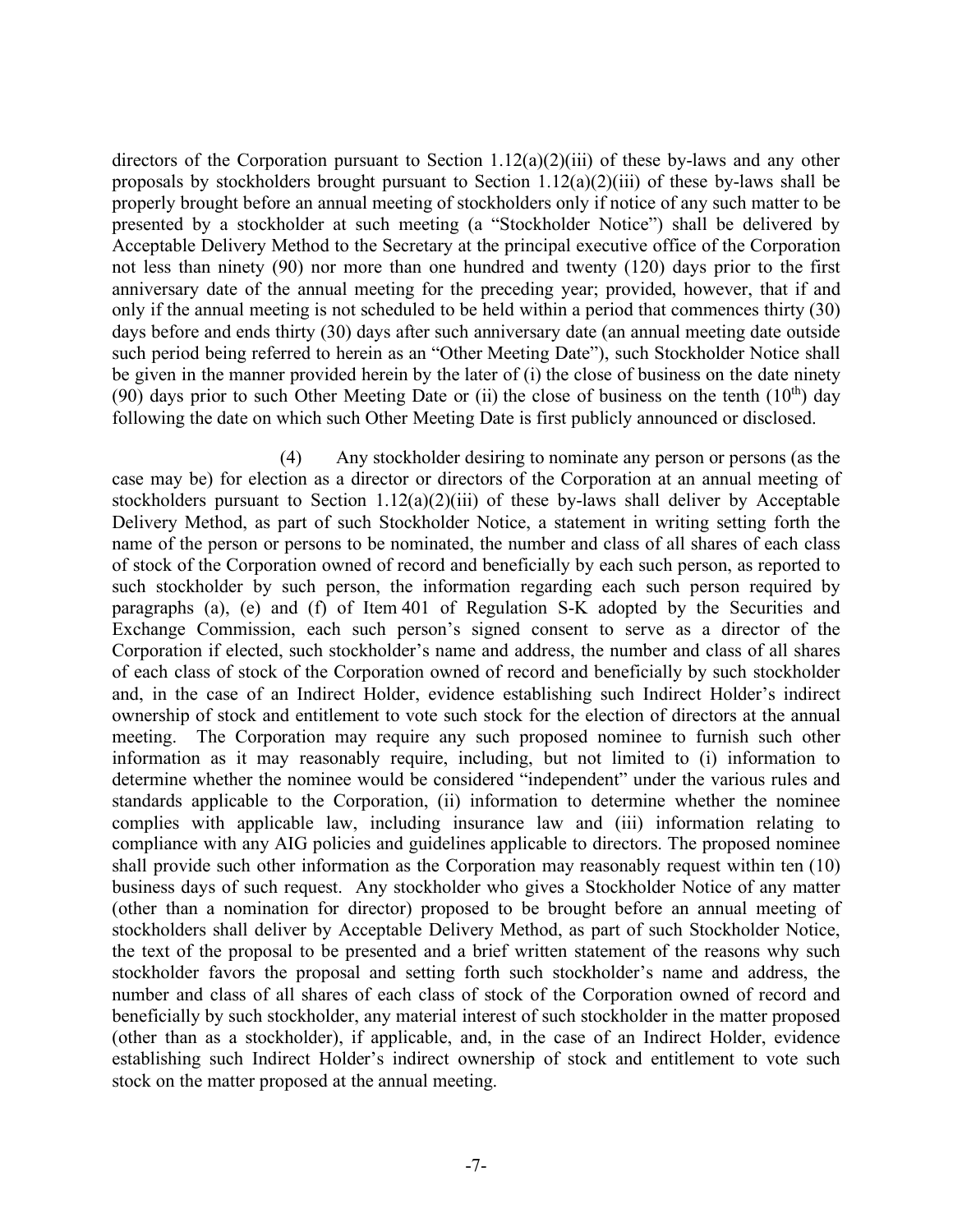<span id="page-7-0"></span>(5) As used in these by-laws (other than for purposes of [Section 1.13](#page-8-0) of these by-laws), shares "beneficially owned" shall mean all shares that such person is deemed to beneficially own pursuant to Rules 13d-3 and 13d-5 under the Exchange Act. If a stockholder is entitled to vote only for a specific class or category of directors at a meeting (annual or special), such stockholder's right to nominate one or more individuals for election as a director at the meeting shall be limited to such class or category of directors.

(6) Notwithstanding any provision of this Section 1.12 to the contrary, in the event that the number of directors to be elected to the Board of Directors of the Corporation at the next annual meeting of stockholders is increased by virtue of an increase in the size of the Board of Directors and either all of the nominees for director at the next annual meeting of stockholders or the size of the increased Board of Directors is not publicly announced or disclosed by the Corporation at least one hundred (100) days prior to the first anniversary of the preceding year's annual meeting, a Stockholder Notice shall also be considered timely hereunder, but only with respect to nominees to stand for election at the next annual meeting as the result of any new positions created by such increase, if it shall be delivered to the Secretary by Acceptable Delivery Method at the principal executive office of the Corporation not later than the close of business on the tenth  $(10<sup>th</sup>)$  day following the first day on which all such nominees or the size of the increased Board of Directors shall have been publicly announced or disclosed.

(b) Except as provided in the immediately following sentence, no matter shall be properly brought before a special meeting of stockholders unless such matter shall have been brought before the meeting pursuant to the Corporation's notice of such meeting. In the event the Corporation calls a special meeting of stockholders for the purpose of electing one or more directors to the Board of Directors, any stockholder entitled to vote for the election of such director(s) at such meeting may nominate a person or persons (as the case may be) for election to such position(s) as are specified in the Corporation's notice of such meeting, but only if the Stockholder Notice required by Section 1.12(a) of these by-laws shall be delivered to the Secretary by Acceptable Delivery Method at the principal executive office of the Corporation not later than the close of business on the tenth  $(10<sup>th</sup>)$  day following the first day on which the date of the special meeting and either the names of all nominees proposed by the Board of Directors to be elected at such meeting or the number of directors to be elected shall have been publicly announced or disclosed.

(c) For purposes of this Section 1.12, a matter shall be deemed to have been "publicly announced or disclosed" if such matter is disclosed in a press release reported by a national news service or in a document publicly filed by the Corporation with the Securities and Exchange Commission.

(d) In no event shall the adjournment of an annual meeting or a special meeting, or any announcement thereof, commence a new period for the giving of notice as provided in this Section 1.12. This Section 1.12 sets forth the exclusive means for a stockholder to nominate persons for election to the Board at a meeting of stockholders or to propose business to be considered at a meeting of stockholders, except that this Section 1.12 shall not apply to (1) any stockholder proposal made pursuant to Rule 14a-8 under the Exchange Act, (2) any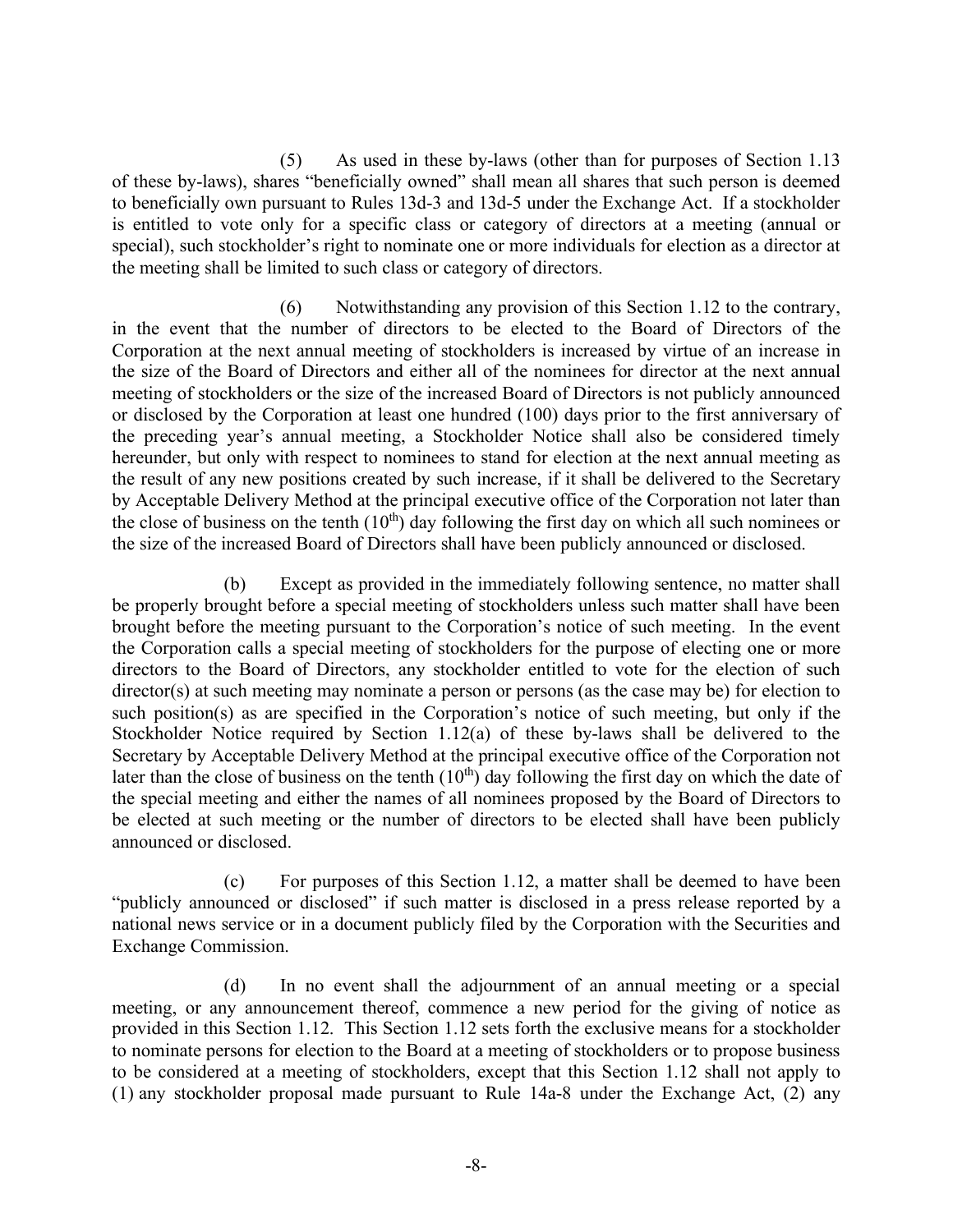nomination of a director in an election in which only the holders of one or more series of Preferred Stock of the Corporation issued pursuant to Article Four of the certificate of incorporation are entitled to vote (unless otherwise provided in the terms of such stock) or (3) any director nomination in accordance with [Section 1.13](#page-8-0) of these by-laws.

(e) The chair of any meeting of stockholders, in addition to making any other determinations that may be appropriate to the conduct of the meeting, shall have the power and duty to determine whether notice of nominees and other matters proposed to be brought before a meeting has been duly given in the manner provided in this Section 1.12 or [Section 1.13](#page-8-0) of these by-laws and, if not so given, shall direct and declare at the meeting that such nominees and other matters shall not be considered.

<span id="page-8-0"></span>Section 1.13. Stockholder Nominations Included in the Corporation's Proxy Materials.

(a) Inclusion of Proxy Access Nominees in Proxy Statement. Subject to the provisions of this [Section 1.13,](#page-8-0) if expressly requested in the relevant Nomination Notice (as defined below), the Corporation shall include in its proxy statement for any annual meeting of stockholders (but not at any special meeting of stockholders):

(1) the name of any person(s) nominated for election (the "Proxy Access Nominee(s)"), which shall also be included on the Corporation's form of proxy and ballot, by any Eligible Holder (as defined below) or group of up to twenty Eligible Holders that has (individually and collectively, in the case of a group) satisfied, as determined by the Board of Directors, all applicable conditions and complied with all applicable procedures set forth in this [Section 1.13](#page-8-0) (such Eligible Holder or group of Eligible Holders being a "Nominating Stockholder");

(2) disclosure about the Proxy Access Nominee(s) and the Nominating Stockholder required under the rules of the Securities and Exchange Commission or other applicable law to be included in the proxy statement;

(3) for each Proxy Access Nominee, any statement in support of such Proxy Access Nominee's election to the Board of Directors included by the Nominating Stockholder in the Nomination Notice for inclusion in the proxy statement (subject, without limitation, to Section 1.13(e)(2) of these by-laws), provided that such statement does not exceed five hundred (500) words and fully complies with Section 14 of the Exchange Act and the rules and regulations thereunder, including Rule 14a-9 (the "Statement"); and

(4) any other information that the Corporation or the Board of Directors determines, in their discretion, to include in the proxy statement relating to the nomination of the Proxy Access Nominee(s), including, without limitation, (i) any statement in opposition to the nomination, (ii) any of the information provided pursuant to this [Section 1.13](#page-8-0) and (iii) any solicitation materials or related information with respect to the Proxy Access Nominee.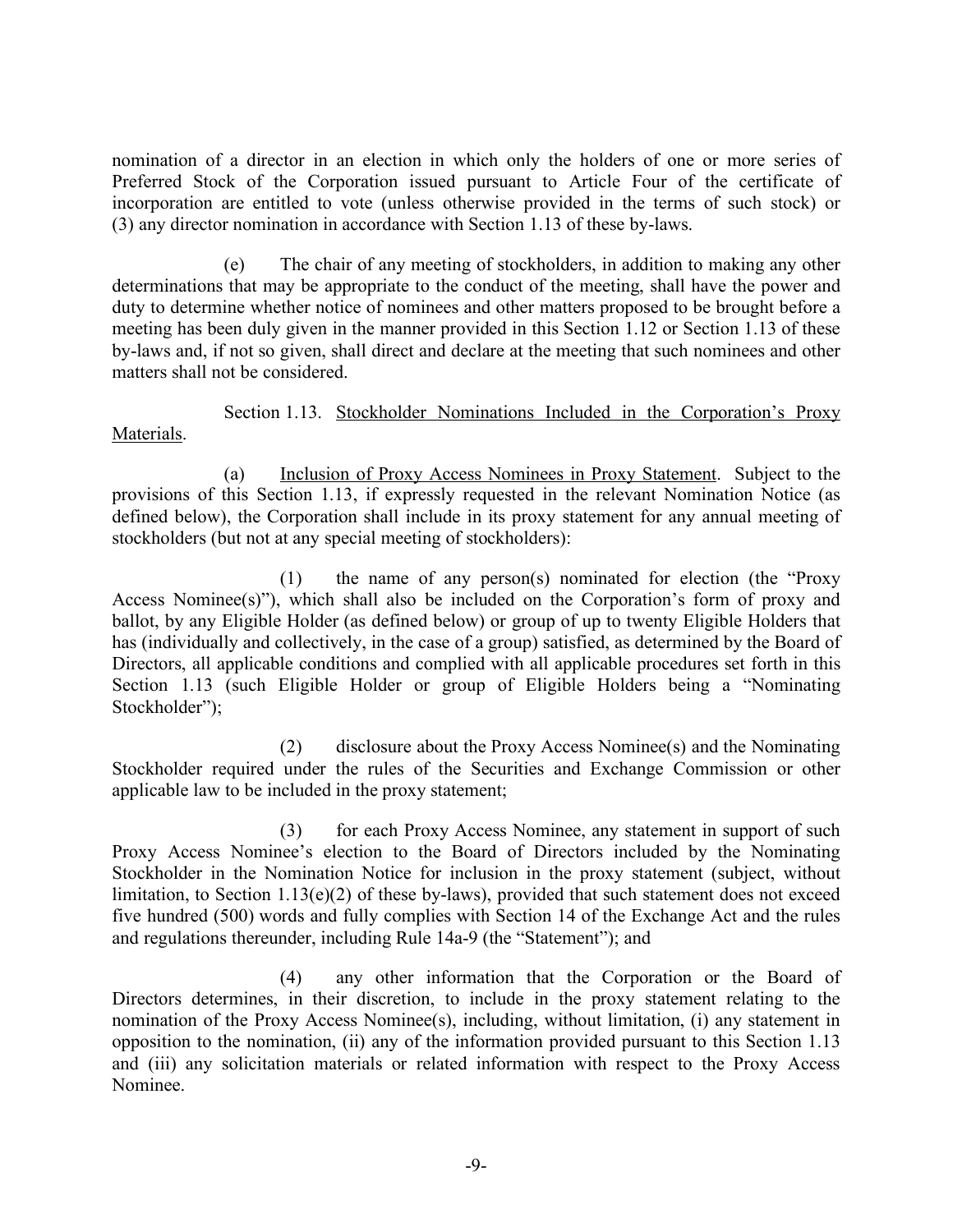For purposes of this Section 1.13, any determination to be made by the Board of Directors may be made by the Board of Directors, a committee of the Board or any officer of the Corporation designated by the Board of Directors or a committee of the Board, and any such determination shall be final and binding on the Corporation, any Eligible Holder, any Nominating Stockholder, any Proxy Access Nominee and any other person so long as made in good faith (without any further requirements). The chair of any annual meeting of stockholders, in addition to making any other determinations that may be appropriate to the conduct of the meeting, shall have the power and duty to determine whether a Proxy Access Nominee has been nominated in accordance with the requirements of this Section 1.13 and, if not so nominated, shall direct and declare at the meeting that such Proxy Access Nominee shall not be considered.

## (b) Maximum Number of Proxy Access Nominees.

(1) The Corporation shall not be required to include in the proxy statement for an annual meeting of stockholders more Proxy Access Nominees than that number of directors constituting the greater of (i) two (2) or (ii) twenty (20) percent of the total number of directors of the Corporation on the last day on which a Nomination Notice may be submitted pursuant to this [Section 1.13](#page-8-0) (rounded down to the nearest whole number) (the "Maximum Number"). The Maximum Number for a particular annual meeting shall be reduced by: (i) the number of Proxy Access Nominees that the Board of Directors itself decides to nominate for election at such annual meeting; and (ii) the number of incumbent directors who had been Proxy Access Nominees with respect to any of the preceding two annual meetings of stockholders and whose reelection at the upcoming annual meeting is being recommended by the Board of Directors. In the event that one or more vacancies for any reason occurs on the Board of Directors after the deadline for submitting a Nomination Notice as set forth in [Section 1.13\(d\)](#page-11-0) of these by-laws but before the date of the annual meeting, and the Board of Directors resolves to reduce the size of the Board of Directors in connection therewith, the Maximum Number shall be calculated based on the number of directors in office as so reduced.

(2) If the number of Proxy Access Nominees pursuant to this Section 1.13 for any annual meeting of stockholders exceeds the Maximum Number then, promptly upon notice from the Corporation, each Nominating Stockholder will select one Proxy Access Nominee for inclusion in the proxy statement until the Maximum Number is reached, going in order of the amount (largest to smallest) of the ownership position as disclosed in each Nominating Stockholder's Nomination Notice, with the process repeated if the Maximum Number is not reached after each Nominating Stockholder has selected one Proxy Access Nominee. If, after the deadline for submitting a Nomination Notice as set forth in [Section 1.13\(d\)](#page-11-0) of these by-laws, a Nominating Stockholder becomes ineligible or withdraws its nomination or a Proxy Access Nominee becomes ineligible or becomes unwilling to serve on the Board of Directors, whether before or after the mailing of the definitive proxy statement, then the nomination shall be disregarded, and the Corporation: (i) shall not be required to include in its proxy statement or on any ballot or form of proxy the disregarded Proxy Access Nominee or any successor or replacement nominee proposed by the Nominating Stockholder or by any other Nominating Stockholder and (ii) may otherwise communicate to its stockholders, including without limitation by amending or supplementing its proxy statement or ballot or form of proxy,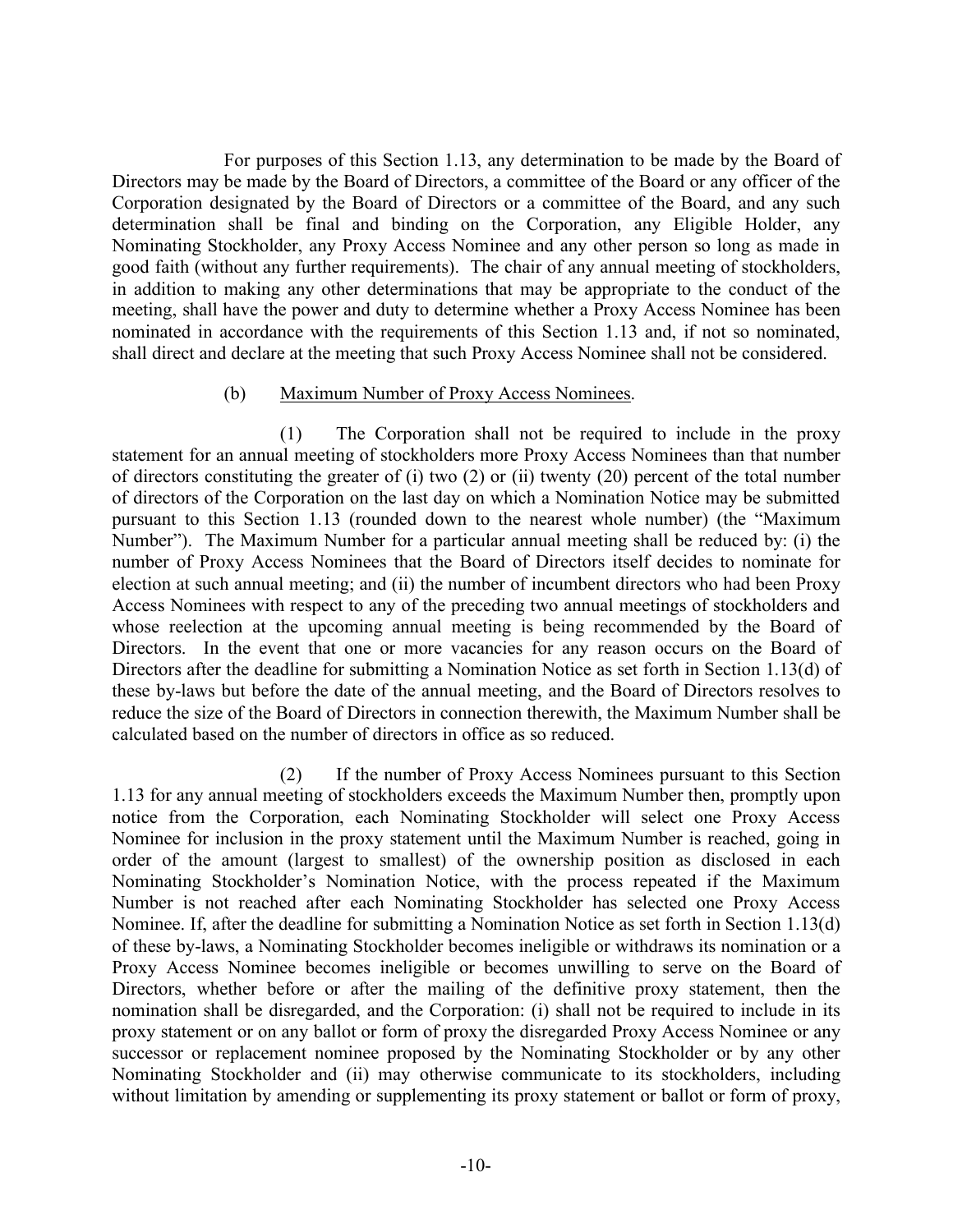that the Proxy Access Nominee will not be included as a Proxy Access Nominee in the proxy statement or on any ballot or form of proxy and will not be voted on at the annual meeting.

## (c) Eligibility of Nominating Stockholder.

<span id="page-10-0"></span>(1) An "Eligible Holder" is a person who has either (i) been a record holder of the shares of common stock used to satisfy the eligibility requirements in this [Section](#page-10-0)  [1.13\(c\)](#page-10-0) continuously for the three-year period specified in [Section 1.13\(c\)\(](#page-10-0)2) of these by-laws or (ii) provides to the Secretary of the Corporation, within the time period referred to in [Section](#page-11-0)  [1.13\(d\)](#page-11-0) of these by-laws, evidence of continuous ownership of such shares for such three-year period from one or more securities intermediaries in a form that the Board of Directors determines would be deemed acceptable for purposes of a stockholder proposal under Rule 14a-8(b)(2) under the Exchange Act.

(2) An Eligible Holder or group of up to twenty (20) Eligible Holders may submit a nomination in accordance with this [Section 1.13](#page-8-0) only if the person or group (in the aggregate) has continuously owned at least the Minimum Number (as defined below) of shares of the Corporation's common stock throughout the three-year period preceding and including the date of submission of the Nomination Notice, and continues to own at least the Minimum Number through the date of the annual meeting. Two or more funds that are (i) under common management and investment control, (ii) under common management and funded primarily by the same employer (or by a group of related employers that are under common control), or (iii) a "group of investment companies," as such term is defined in Section  $12(d)(1)(G)(ii)$  of the Investment Company Act of 1940, as amended, shall be treated as one Eligible Holder if such Eligible Holder shall provide together with the Nomination Notice documentation reasonably satisfactory to the Corporation that demonstrates any of the foregoing criteria. For the avoidance of doubt, in the event of a nomination by a group of Eligible Holders, any and all requirements and obligations for an individual Eligible Holder that are set forth in this [Section 1.13,](#page-8-0) including the minimum holding period, shall apply to each member of such group; provided, however, that the Minimum Number shall apply to the ownership of the group in the aggregate. Should any stockholder withdraw from a group of Eligible Holders at any time prior to the annual meeting of stockholders, the group of Eligible Holders shall only be deemed to own the shares held by the remaining members of the group.

(3) The "Minimum Number" of shares of the Corporation's common stock means three percent of the number of outstanding shares of common stock as of the most recent date for which such amount is given in any filing by the Corporation with the Securities and Exchange Commission prior to the submission of the Nomination Notice.

(4) For purposes of this [Section 1.13,](#page-8-0) an Eligible Holder "owns" only those outstanding shares of the Corporation as to which the Eligible Holder possesses both: (i) the full voting and investment rights pertaining to the shares; and (ii) the full economic interest in (including the opportunity for profit and risk of loss on) such shares; provided that the number of shares calculated in accordance with clauses (i) and (ii) shall not include any shares: (A) purchased or sold by such Eligible Holder or any of its affiliates in any transaction that has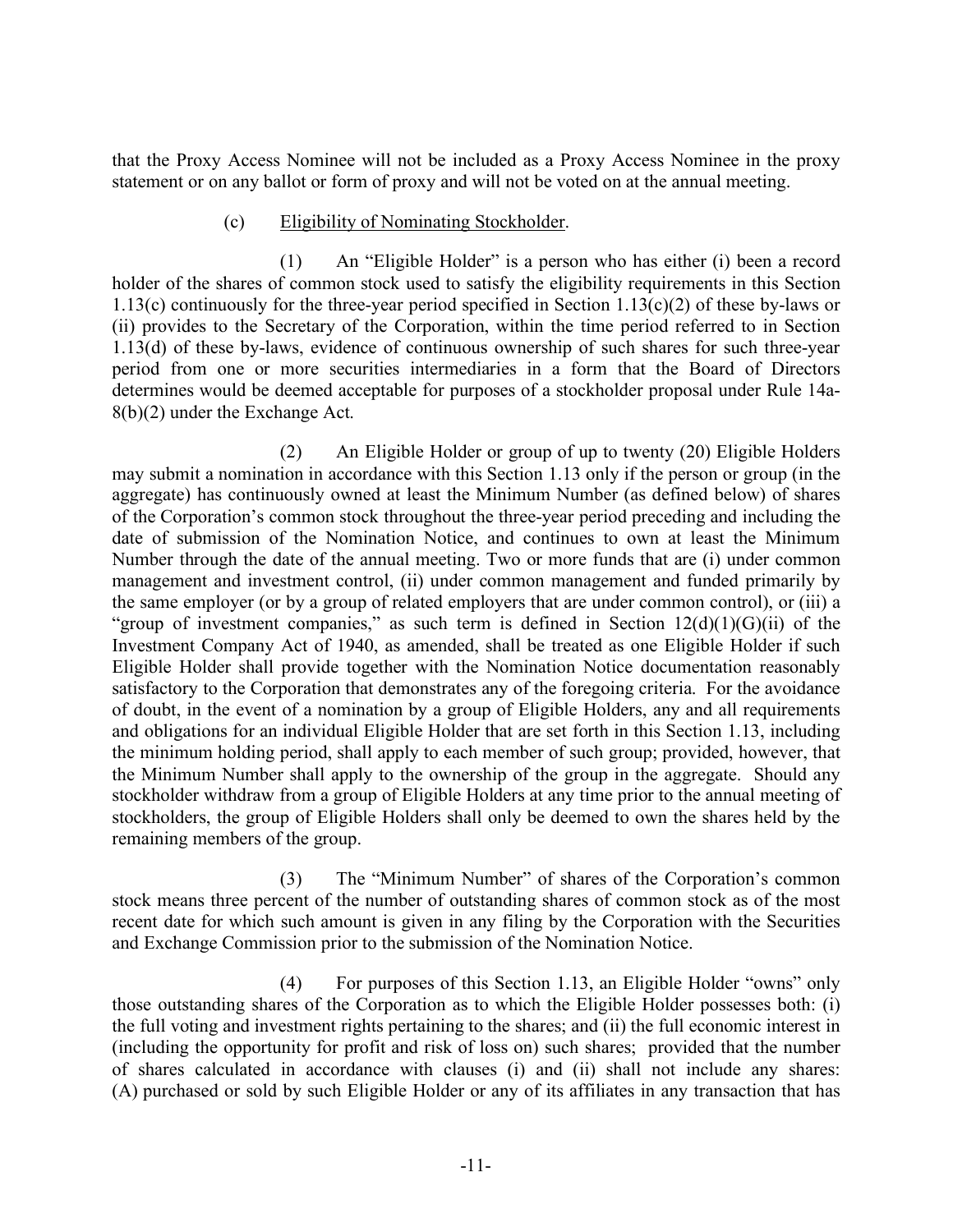not been settled or closed, (B) borrowed by such Eligible Holder or any of its affiliates for any purpose or purchased by such Eligible Holder or any of its affiliates pursuant to an agreement to resell or subject to any other obligation to resell to another person, or (C) subject to any option, warrant, forward contract, swap, contract of sale, other derivative or similar agreement entered into by such Eligible Holder or any of its affiliates, whether any such instrument or agreement is to be settled with shares or with cash based on the notional amount or value of outstanding shares of the Corporation, in any such case which instrument or agreement has, or is intended to have, the purpose or effect of: (x) reducing in any manner, to any extent or at any time in the future, such Eligible Holder's or any of its affiliates' full right to vote or direct the voting of any such shares, and/or (y) hedging, offsetting, or altering to any degree, gain or loss arising from the full economic ownership of such shares by such Eligible Holder or any of its affiliates.

(5) An Eligible Holder "owns" shares held in the name of a nominee or other intermediary so long as the Eligible Holder retains the right to instruct how the shares are voted with respect to the election of directors and possesses the full economic interest in the shares. An Eligible Holder's ownership of shares shall be deemed to continue during any period in which the Eligible Holder has delegated any voting power by means of a proxy, power of attorney, or other similar instrument or arrangement that is revocable at any time by the Eligible Holder. An Eligible Holder's ownership of shares shall be deemed to continue during any period in which the Eligible Holder has loaned such shares provided that the Eligible Holder has the power to recall such loaned shares on five (5) business days' notice and has recalled such loaned shares as of the date of the Nomination Notice and holds such shares through the date of the annual meeting. The terms "owned," "owning" and other variations of the word "own" shall have correlative meanings. Whether outstanding shares of the Corporation are "owned" for these purposes shall be determined by the Board of Directors.

(6) No Eligible Holder shall be permitted to be in more than one group constituting a Nominating Stockholder, and if any Eligible Holder appears as a member of more than one group, it shall be deemed to be a member of the group that has the largest ownership position as reflected in the Nomination Notice.

<span id="page-11-0"></span>(d) Nomination Notice. To nominate a Proxy Access Nominee (or Proxy Access Nominees), the Nominating Stockholder must, no earlier than one hundred and fifty (150) calendar days and no later than one hundred and twenty (120) calendar days before the anniversary of the date that the Corporation mailed its proxy statement for the prior year's annual meeting of stockholders, submit to the Secretary of the Corporation at the principal executive office of the Corporation, by Acceptable Delivery Method, all of the following information and documents (collectively, the "Nomination Notice"); provided, however, that if (and only if) the annual meeting is not scheduled to be held within a period that commences thirty (30) days before the anniversary of the prior year's annual meeting and ends thirty (30) days after such anniversary date (an annual meeting date outside such period being referred to herein as an "Outside Meeting Date"), the Nomination Notice shall be given as provided herein by the later of the close of business on the date that is one hundred and sixty (160) days prior to such Outside Meeting Date or the tenth  $(10<sup>th</sup>)$  day following the date such Outside Meeting Date is first publicly announced or disclosed: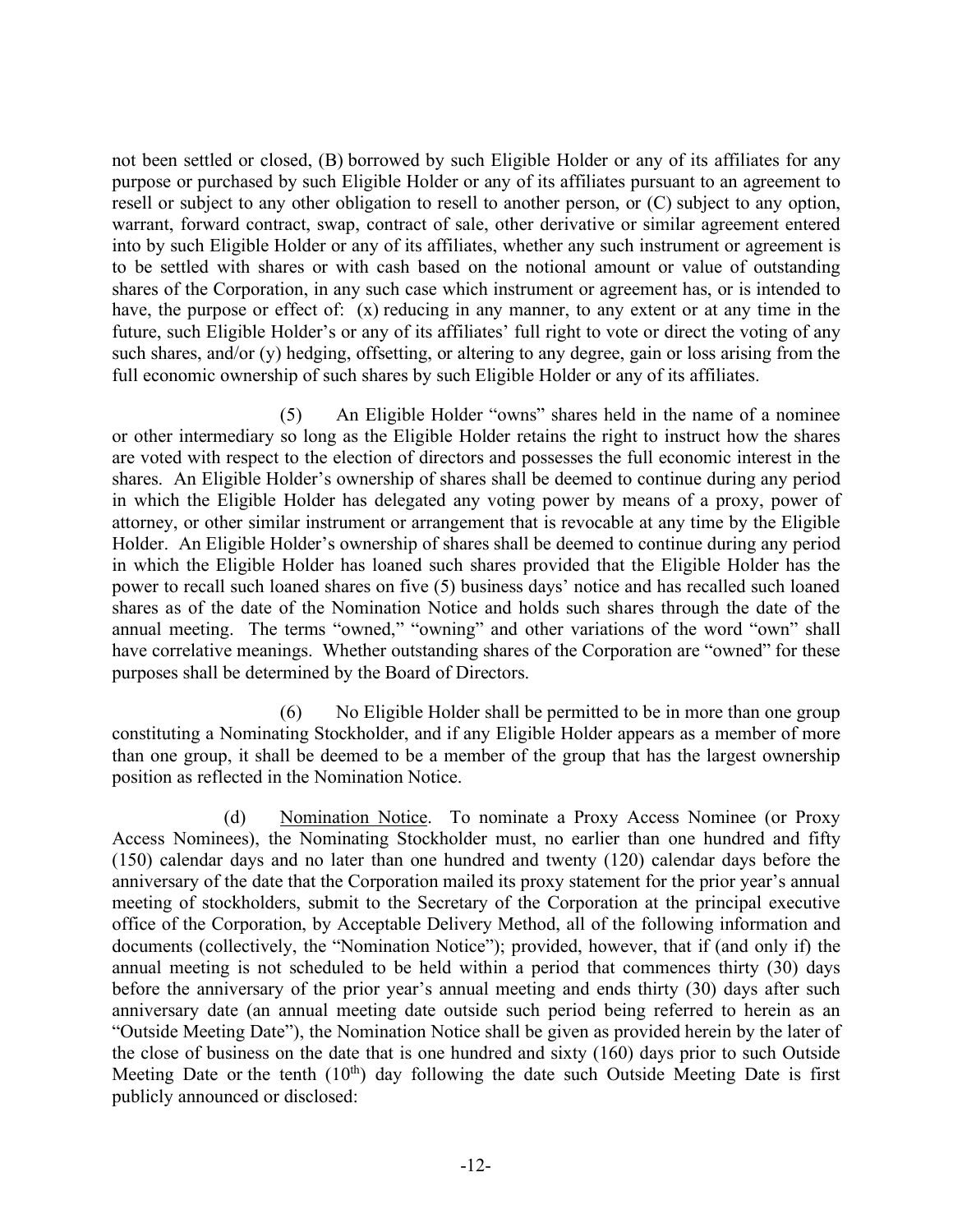(1) A Schedule 14N (or any successor form) relating to the Proxy Access Nominee(s), completed and filed with the Securities and Exchange Commission by the Nominating Stockholder as applicable, in accordance with Securities and Exchange Commission rules;

(2) A written notice of the nomination of such Proxy Access Nominee(s) that includes the following additional information, agreements, representations and warranties by the Nominating Stockholder (including each group member):

(i) the details of any relationship that existed within the past three years and that would have been described pursuant to Item 6(e) of Schedule 14N (or any successor item) if it existed on the date of submission of the Schedule 14N;

(ii) a representation and warranty that the Nominating Stockholder acquired the common stock of the Corporation in the ordinary course of business and did not acquire, and is not holding, securities of the Corporation for the purpose or with the effect of influencing or changing control of the Corporation;

(iii) a representation and warranty that the Nominating Stockholder has not nominated and will not nominate for election to the Board of Directors at the annual meeting any person other than the Proxy Access Nominee(s) being nominated pursuant to this [Section 1.13;](#page-8-0)

(iv) a representation and warranty that each Proxy Access Nominee's candidacy or, if elected, Board membership would not violate applicable state or federal law or the rules of the primary stock exchange on which the Corporation's common stock is traded;

(v) a representation and warranty that each Proxy Access Nominee (A) is not aware of any direct or indirect relationship that the Proxy Access Nominee has with the Corporation that will cause the Proxy Access Nominee to be deemed not independent pursuant to the Corporation's Corporate Governance Guidelines as most recently published on its website and otherwise qualifies as independent under the bright line rules of the primary stock exchange on which the Corporation's common stock is traded; (B) is not aware of any information that would make the Proxy Access Nominee fail to meet the audit committee independence requirements under the rules of the primary stock exchange on which the Corporation's common stock is traded; (C) is not aware of any information that would make the Proxy Access Nominee fail to be a "non-employee director" for the purposes of Rule 16b-3 under the Exchange Act (or any successor rule); (D) is not aware of any information that would make the Proxy Access Nominee fail to be an "outside director" for the purposes of Section 162(m) of the Internal Revenue Code (or any successor provision); and (E) is not and has not been subject to any event specified in Rule 506(d)(1) of Regulation D (or any successor rule) under the Securities Act of 1933, as amended (the "Securities Act"), or Item 401(f) of Regulation S-K (or any successor rule) under the Exchange Act, without reference to whether the event is material to an evaluation of the ability or integrity of the applicable Proxy Access Nominee;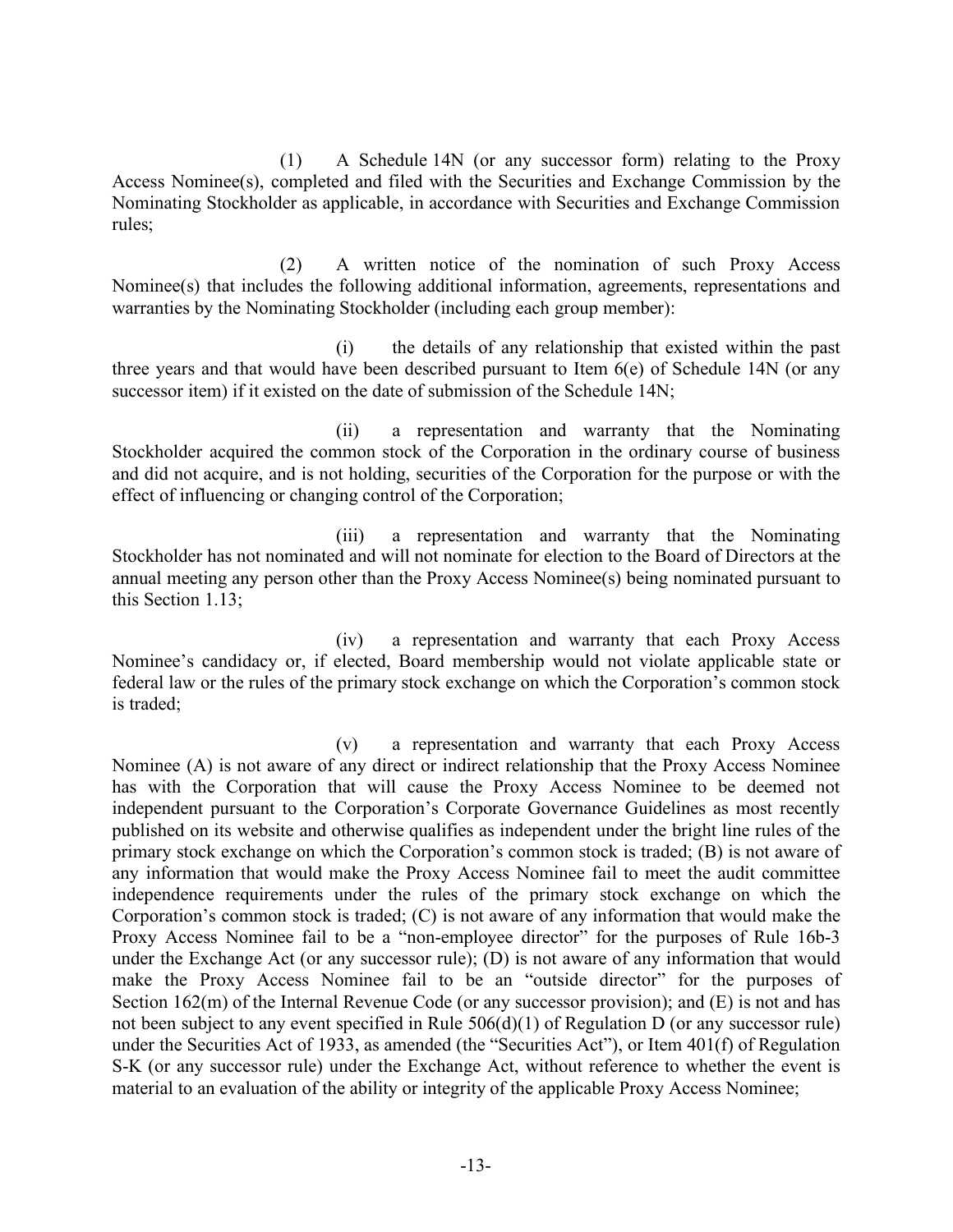(vi) a representation and warranty that the Nominating Stockholder satisfies the eligibility requirements set forth in [Section 1.13\(c\)](#page-10-0) of these by-laws and has provided evidence of ownership to the extent required by [Section 1.13\(c\)\(](#page-10-0)1) of these bylaws;

(vii) a representation and warranty that the Nominating Stockholder intends to continue to satisfy the eligibility requirements described in [Section](#page-10-0)  [1.13\(c\)](#page-10-0) of these by-laws through the date of the annual meeting;

(viii) a statement by the Nominating Stockholder regarding its intent with respect to continued ownership of shares of common stock of the Corporation for at least one year following the annual meeting;

(ix) details of any position of any Proxy Access Nominee as an officer or director of any competitor (that is, any entity that produces products or provides services that compete with or are alternatives to the principal products produced or services provided by the Corporation or its affiliates) of the Corporation, within the three years preceding the submission of the Nomination Notice;

(x) a representation and warranty that the Nominating Stockholder will not engage in a "solicitation" within the meaning of Rule 14a-1(l) (without reference to the exception in Section  $14a-(1)(2)(iv)$  (or any successor rules) with respect to the annual meeting, other than with respect to the Proxy Access Nominee(s) or any nominee of the Board of Directors;

(xi) a representation and warranty that the Nominating Stockholder will not use any proxy card other than the Corporation's proxy card in soliciting stockholders in connection with the election of a Proxy Access Nominee at the annual meeting;

(xii) for each Proxy Access Nominee, if desired, a Statement;

and

(xiii) in the case of a nomination by a group, the designation by all group members of one group member (the "Designated Lead Group Member") that is authorized to act on behalf of all group members with respect to matters relating to the nomination, including withdrawal of the nomination;

(3) An executed agreement, in a form deemed satisfactory by the Board of Directors, pursuant to which the Nominating Stockholder (including each group member) agrees:

(i) to comply with all applicable laws, rules and regulations in connection with the nomination, solicitation and election;

(ii) to file any written solicitation or other communication with the Corporation's stockholders relating to one or more of the Corporation's directors or director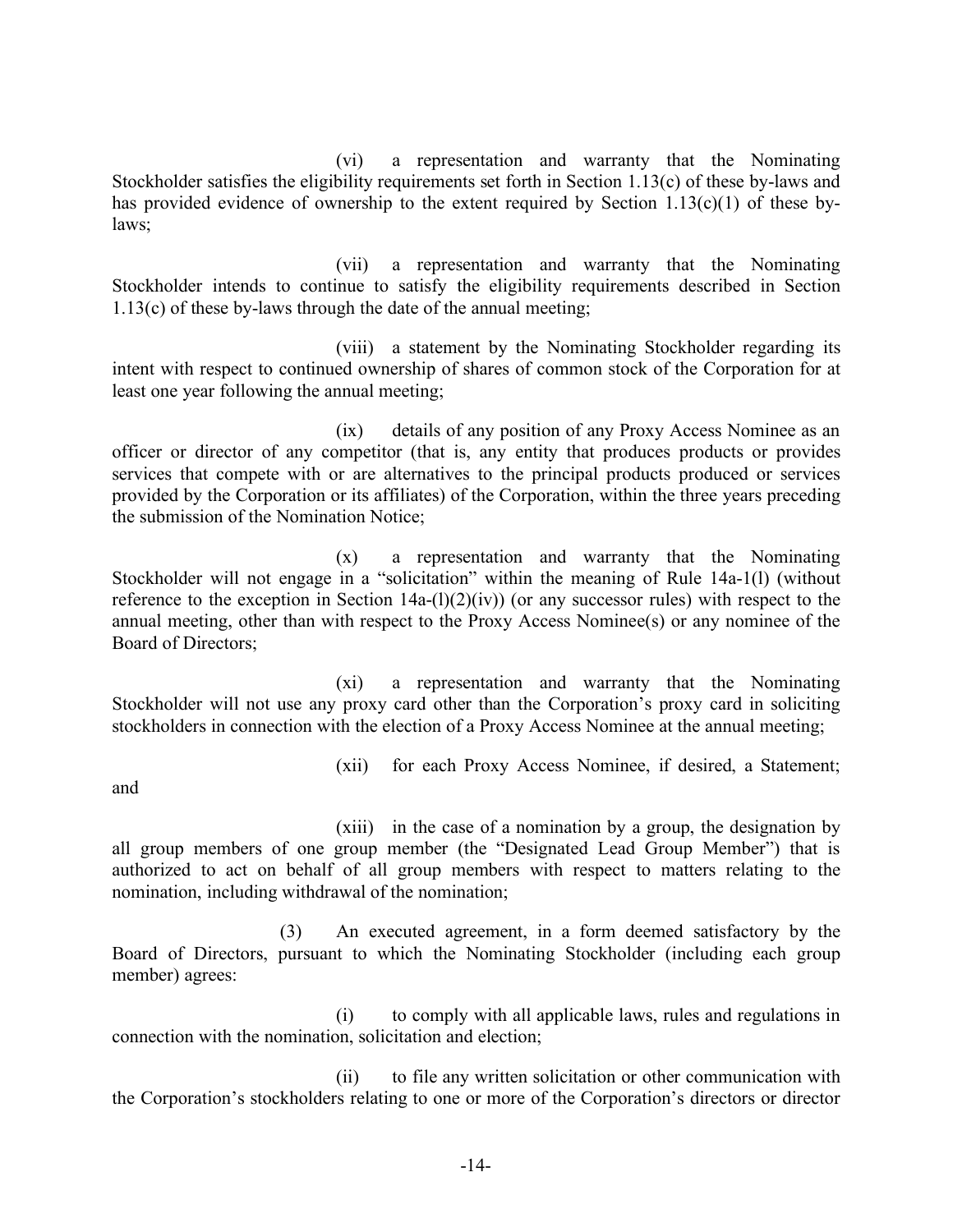nominees or any Proxy Access Nominee with the Securities and Exchange Commission, regardless of whether any such filing is required under rule or regulation or whether any exemption from filing is available for such materials under any rule or regulation;

(iii) to assume all liability stemming from an action, suit or proceeding concerning any actual or alleged legal or regulatory violation arising out of any communication by the Nominating Stockholder or any of its Proxy Access Nominees with the Corporation, its stockholders or any other person in connection with the nomination or election of directors, including, without limitation, the Nomination Notice;

(iv) to indemnify and hold harmless the Corporation and each of its directors, officers and employees individually against any liability, loss, damages, expenses or other costs (including attorneys' fees) incurred in connection with any threatened or pending action, suit or proceeding, whether legal, administrative or investigative, against the Corporation or any of its directors, officers or employees arising out of or relating to a failure or alleged failure of the Nominating Stockholder or any of its Proxy Access Nominees to comply with, or any breach or alleged breach of, its respective obligations, agreements or representations under this [Section 1.13;](#page-8-0) and

(v) in the event that any information included in the Nomination Notice, or in any other communication by the Nominating Stockholder (including with respect to any group member or any of its Proxy Access Nominees), with the Corporation, its stockholders or any other person in connection with the nomination or election ceases to be true and accurate in all material respects (or due to a subsequent development omits a material fact necessary to make the statements made not misleading), or that the Nominating Stockholder (including any group member) has failed to continue to satisfy the eligibility requirements described in [Section 1.13\(c\)](#page-10-0) of these by-laws, to promptly (and in any event within forty-eight (48) hours of discovering such misstatement or omission) notify the Corporation and any other recipient of such communication of the misstatement or omission in such previously provided information and of the information that is required to correct the misstatement or omission; and

(4) An executed agreement, in a form deemed satisfactory by the Board of Directors, by each Proxy Access Nominee:

(i) to provide to the Corporation such other information, including completion of the Corporation's director questionnaire, as it may reasonably request;

(ii) at the reasonable request of the Nominating and Corporate Governance Committee, to meet with the Nominating and Corporate Governance Committee to discuss matters relating to the nomination of such Proxy Access Nominee to the Board of Directors, including the information provided by such Proxy Access Nominee to the Corporation in connection with his or her nomination and such Proxy Access Nominee's eligibility to serve as a member of the Board of Directors;

(iii) that the Proxy Access Nominee has read and agrees if elected to serve as a member of the Board of Directors, to adhere to the Corporation's Corporate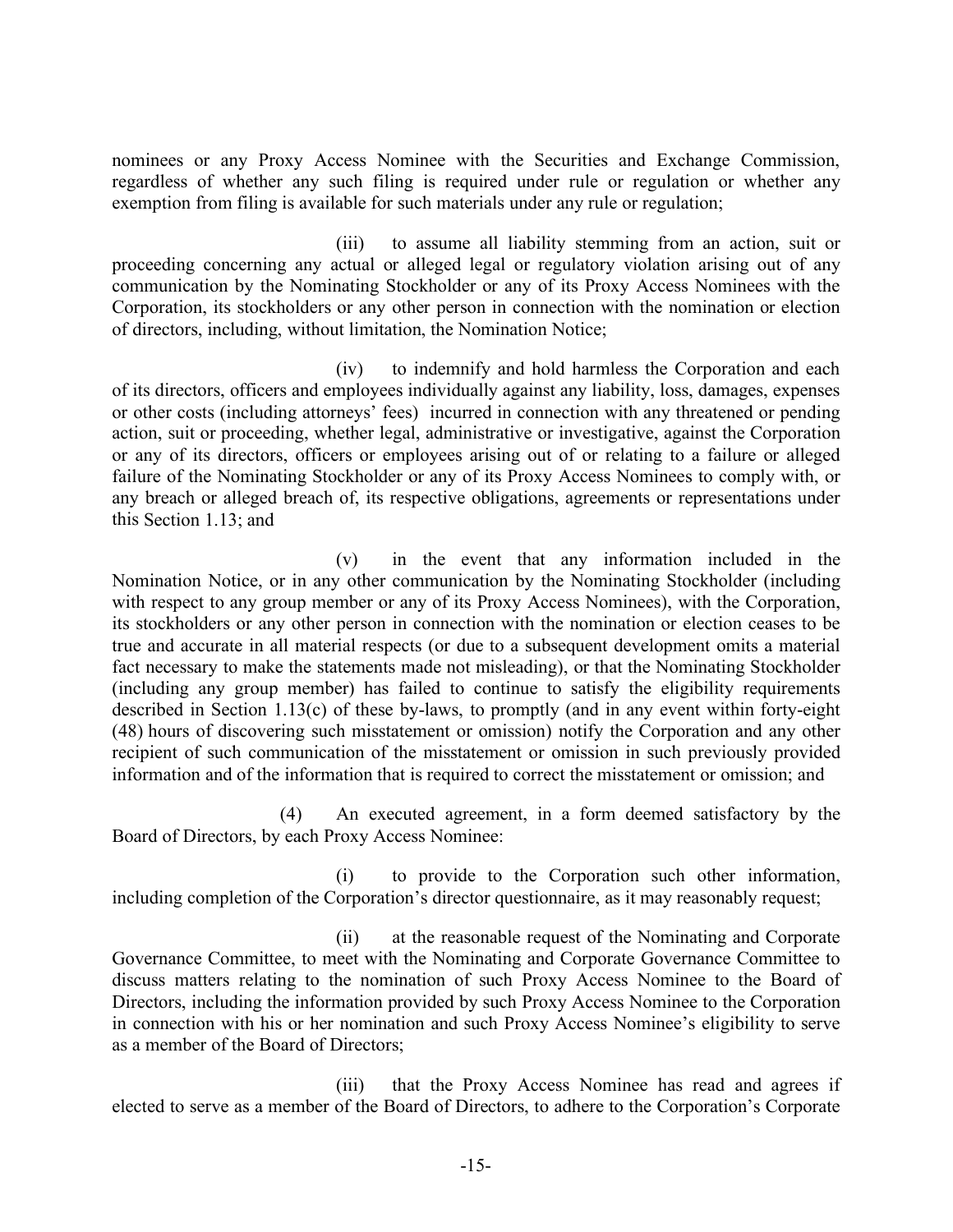Governance Guidelines, Director, Executive Officer and Senior Financial Officer Code of Business Conduct and Ethics, Related Party Transactions Approval Policy and any other Corporation policies and guidelines applicable to directors; and

(iv) that the Proxy Access Nominee is not and will not become a party to (A) any compensatory, payment or other financial agreement, arrangement or understanding with any person or entity in connection with his or her nomination, service or action as a director of the Corporation that has not been disclosed to the Corporation, (B) any agreement, arrangement or understanding with any person or entity as to how the Proxy Access Nominee would vote or act on any issue or question as a director (a "Voting Commitment") that has not been disclosed to the Corporation or (C) any Voting Commitment that could limit or interfere with the Proxy Access Nominee's ability to comply, if elected as a director of the Corporation, with its fiduciary duties under applicable law.

The information and documents required by this [Section 1.13\(d\)](#page-11-0) shall be: (x) provided with respect to and executed by each group member, in the case of information applicable to group members; and (y) provided with respect to the persons specified in Instruction 1 to Items 6(c) and (d) of Schedule 14N (or any successor item) in the case of a Nominating Stockholder or group member that is an entity. The Nomination Notice shall be deemed submitted on the date on which all the information and documents referred to in this [Section 1.13\(d\)](#page-11-0) (other than such information and documents contemplated to be provided after the date the Nomination Notice is provided) have been delivered to or, if sent by mail, received by the Secretary of the Corporation.

# (e) Exceptions.

(1) Notwithstanding anything to the contrary contained in this [Section](#page-8-0)  [1.13,](#page-8-0) the Corporation may omit from its proxy statement any Proxy Access Nominee and any information concerning such Proxy Access Nominee (including a Nominating Stockholder's statement in support) and no vote on such Proxy Access Nominee will occur (notwithstanding that proxies in respect of such vote may have been received by the Corporation), and the Nominating Stockholder may not, after the last day on which a Nomination Notice would be timely, cure in any way any defect preventing the nomination of such Proxy Access Nominee, if:

(i) the Corporation receives a notice pursuant to Section 1.12 of these bylaws that a stockholder intends to nominate a candidate for director at the annual meeting;

(ii) the Nominating Stockholder is engaging in a "solicitation" within the meaning of Rule 14a-1(1) under the Exchange Act in support of the election of any individual as a director at the applicable annual meeting of stockholders other than a nominee of the Board of Directors and other than as permitted by this [Section 1.13;](#page-8-0)

(iii) the Nominating Stockholder or the Designated Lead Group Member, as applicable, or any qualified representative thereof, does not appear at the meeting of stockholders to present the nomination submitted pursuant to this [Section 1.13](#page-8-0) or the Nominating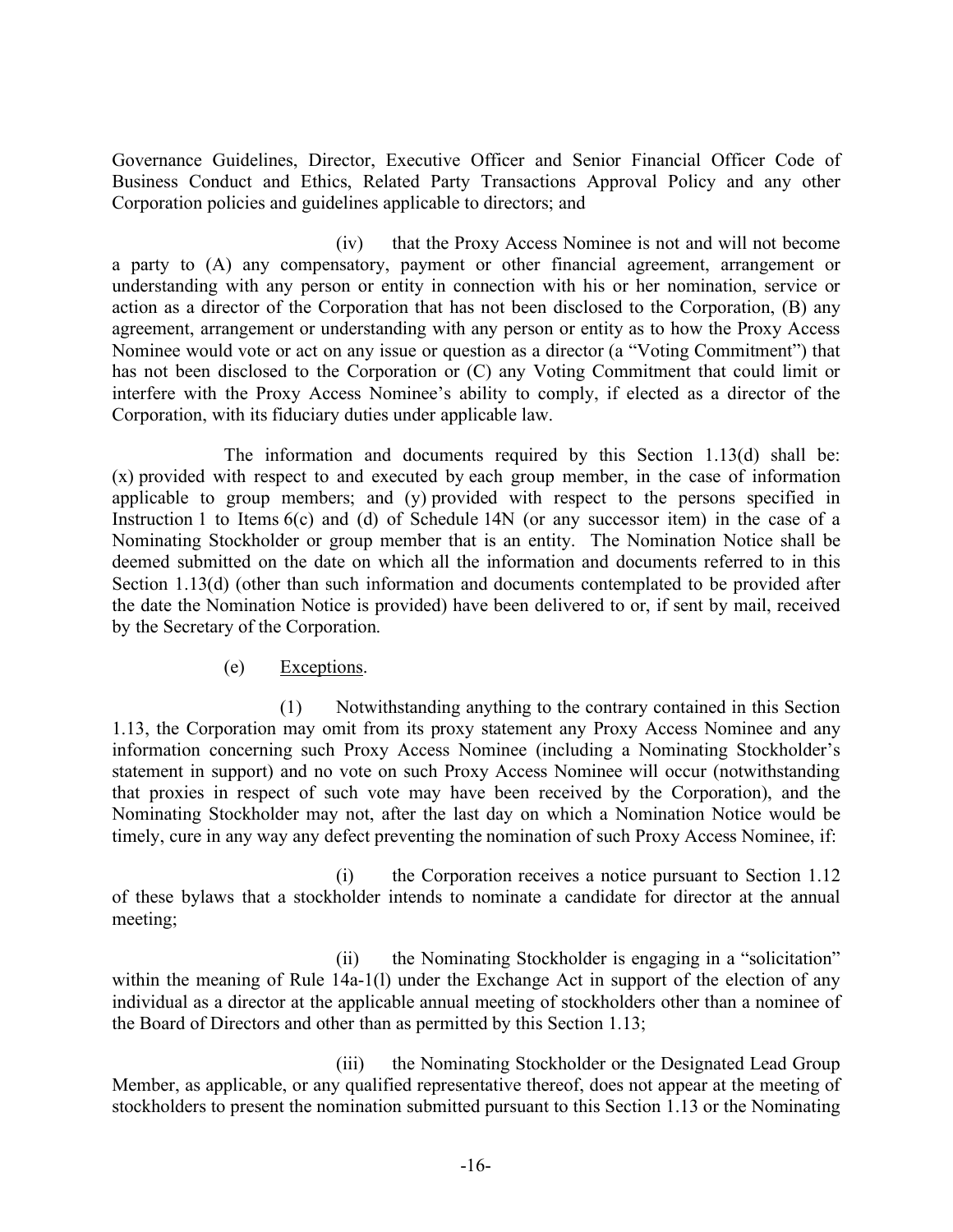Stockholder withdraws its nomination or the chair of the meeting declares that such nomination shall be disregarded pursuant to Section 1.12(e) of these by-laws;

(iv) the Board of Directors determines that such Proxy Access Nominee's nomination or election to the Board of Directors would result in the Corporation violating or failing to be in compliance with the Corporation's bylaws or certificate of incorporation or any applicable law, rule or regulation to which the Corporation is subject, including any rules or regulations of any primary stock exchange on which the Corporation's common stock is traded;

(v) the Proxy Access Nominee (A) is or has been, within the past three years, an officer or director of a competitor, as defined for purposes of Section 8 of the Clayton Antitrust Act of 1914, as amended, or (B) is a director, trustee, officer or employee with management functions for any depository institution, depository institution holding company or entity that has been designated as a Systemically Important Financial Institution, each as defined in the Depository Institution Management Interlocks Act, provided, however, that this clause (B) shall apply only so long as the Corporation is subject to compliance with Section 164 of the Dodd-Frank Wall Street Reform and Consumer Protection Act;

(vi) the Proxy Access Nominee is a named subject of a pending criminal proceeding (excluding traffic violations and other minor offenses) or has been convicted in a criminal proceeding within the past ten (10) years; or

(vii) the Corporation is notified, or the Board of Directors determines, that a Nominating Stockholder has failed to continue to satisfy the eligibility requirements described in [Section 1.13\(c\)](#page-10-0) of these by-laws, any of the representations and warranties made in the Nomination Notice ceases to be true and accurate in all material respects (or omits a material fact necessary to make the statement not misleading), the Proxy Access Nominee becomes unwilling or unable to serve on the Board of Directors or any material violation or breach occurs of the obligations, agreements, representations or warranties of the Nominating Stockholder or the Proxy Access Nominee made pursuant to this [Section 1.13;](#page-8-0)

(2) Notwithstanding anything to the contrary contained in this [Section](#page-8-0)  [1.13,](#page-8-0) the Corporation may omit from its proxy statement, or may supplement or correct, any information, including all or any portion of the statement in support of a Proxy Access Nominee included in the Nomination Notice, if the Board of Directors determines that:

(i) such information is not true in all material respects or omits a material statement necessary to make the statements made not misleading; or

(ii) the inclusion of such information in the proxy statement would otherwise violate the Securities and Exchange Commission proxy rules or any other applicable law, rule or regulation.

(3) The Corporation may solicit against, and include in the proxy statement its own statement relating to, any Proxy Access Nominee.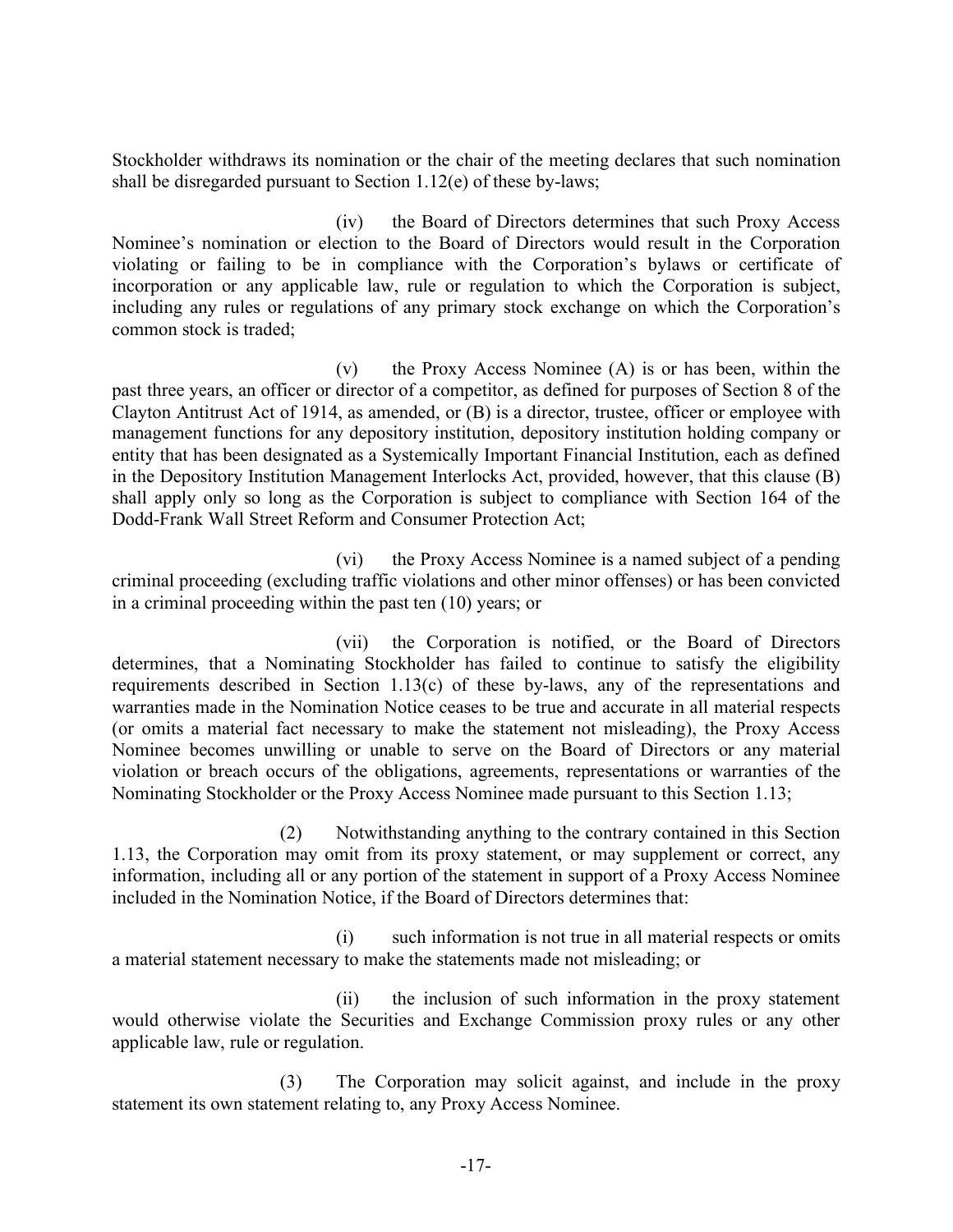# ARTICLE II

## Board of Directors

<span id="page-17-0"></span>Section 2.1. Powers; Number; Qualifications. The business and affairs of the Corporation shall be managed by or under the direction of the Board of Directors, except as may be otherwise provided by law or in the certificate of incorporation. The Board shall consist of not less than seven nor more than twenty-one (21) members, the number thereof to be determined from time to time by the Board; provided, however, that in determining the number of directors no account shall be taken of any non-voting director, including any advisory or honorary director, that may be elected from time to time by a majority of the Board of Directors. The number of directors may be increased by amendment of these by-laws by the affirmative vote of a majority of the directors then in office, although less than a quorum, or by the affirmative vote of the holders of a majority of the outstanding shares of all classes of stock entitled to vote thereon, and by like vote the additional directors may be elected to hold office until the next succeeding annual meeting of stockholders and until their respective successors are elected and qualified or until their respective earlier resignations or removals. Directors need not be stockholders.

Section 2.2. Election; Term of Office; Resignation; Removal; Vacancies. (a) Each director shall hold office until the annual meeting of stockholders next succeeding his or her election and until his or her successor is elected and qualified or until his or her earlier resignation or removal.

(b) Any director may resign at any time upon written notice to the Board of Directors or to the Chair or the Secretary of the Corporation. Such resignation shall take effect at the time specified therein, and no acceptance of such resignation shall be necessary to make it effective.

(c) Any director or the entire Board of Directors may be removed, with or without cause, by the affirmative vote of holders of a majority of the shares then entitled to vote at an election of directors; and any vacancy so created may be filled by the affirmative vote of holders of a majority of the shares then entitled to vote at an election of directors. Whenever the holders of any class or series of stock are entitled to elect one or more directors by the provisions of the certificate of incorporation, the provisions of the preceding sentence shall apply, in respect to the removal without cause of a director or directors so elected, to the vote of the holders of the outstanding shares of that class or series and not to the vote of the outstanding shares as a whole.

(d) Unless otherwise provided in the certificate of incorporation or these bylaws, vacancies (other than any vacancy created by removal of a director by stockholder vote) and newly created directorships resulting from any increase in the authorized number of directors elected by all of the stockholders having the right to vote as a single class or from any other cause may be filled by a majority of the directors then in office, although less than a quorum, or by the sole remaining director.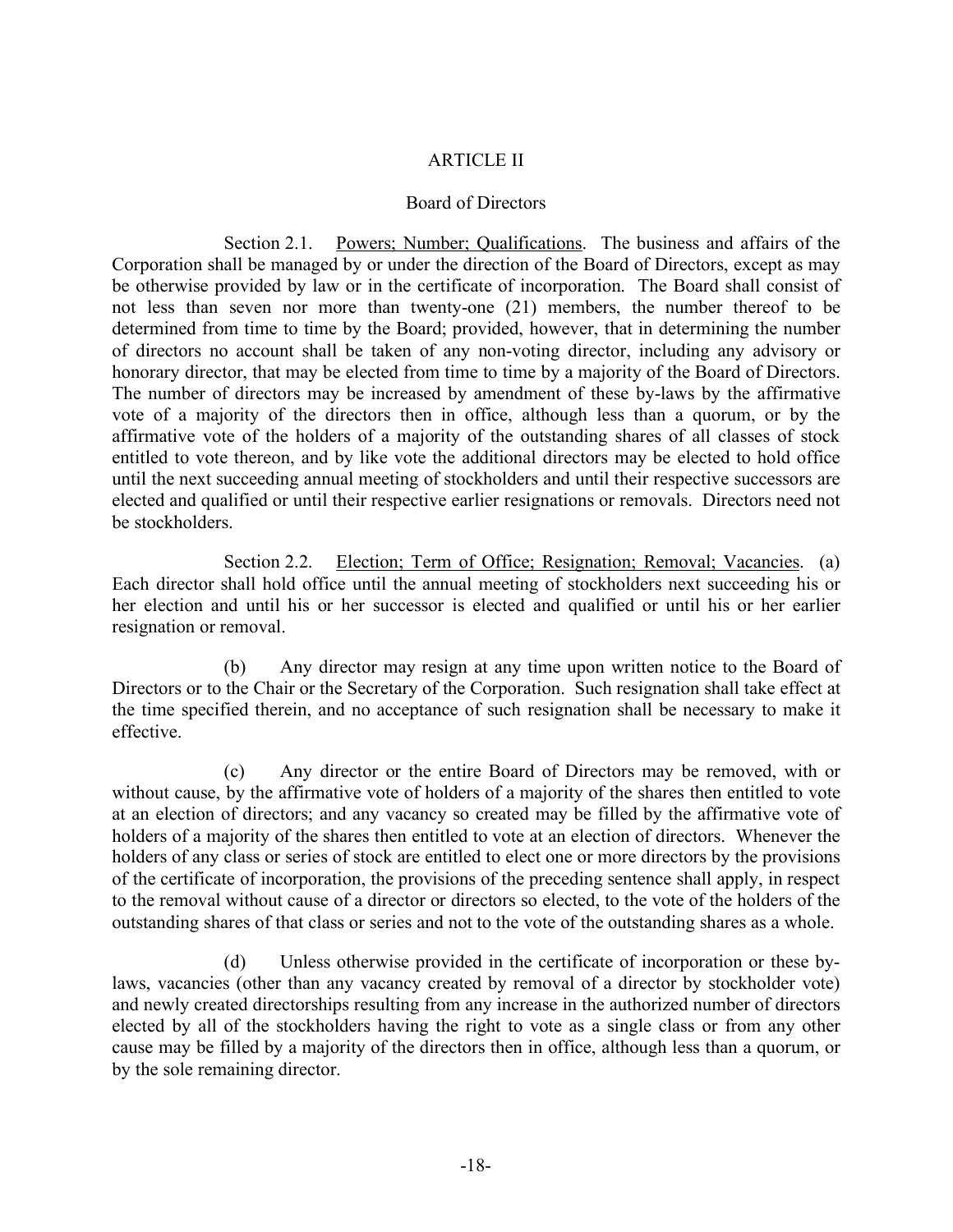(e) Whenever the holders of any class or classes of stock or series thereof are entitled to elect one or more directors by the provisions of the certificate of incorporation, vacancies and newly created directorships of such class or classes or series may, unless otherwise provided in the certificate of incorporation, be filled by a majority of the directors elected by such class or classes or series thereof then in office, or by the sole remaining director so elected.

(f) Except as may be otherwise required by the certificate of incorporation, each director shall be elected by the vote of the majority of the votes cast (meaning the number of shares voted "for" a nominee must exceed the number of shares voted "against" such nominee) at any meeting for the election of directors at which a quorum is present, provided that the directors shall be elected by a plurality of the votes cast (instead of by votes for or against a nominee) at any meeting involving a contested election for one or more directors (meaning more directors have been nominated for election than directorship positions available). Abstentions and broker non-votes will not be deemed a vote "for" or "against" a director. The Corporation's Corporate Governance Guidelines contain the Corporation's policy regarding the director resignation process.

Section 2.3. Regular Meetings. Regular meetings of the Board of Directors may be held at such places within or without the State of Delaware or by means of remote communication and at such times, in each case as the Board may from time to time determine, and if so determined notice thereof need not be given.

Section 2.4. Special Meetings. Special meetings of the Board of Directors may be held at any time or place within or without the State of Delaware or by means of remote communication whenever called by the Chair or by the Chief Executive Officer on the written request of any two directors. Reasonable notice thereof, which may be by telephone or email, shall be given by the person calling the meeting.

<span id="page-18-0"></span>Section 2.5. Participation in Meetings by Electronic Means Permitted. Unless otherwise restricted by the certificate of incorporation or these by-laws, members of the Board of Directors, or any committee designated by the Board, may participate in a meeting of the Board or of such committee, as the case may be, by electronic means (including conference telephone or video conference) or similar remote communications equipment by means of which all persons participating in the meeting can hear each other, and participation in a meeting pursuant to this [Section 2.5](#page-18-0) shall constitute presence in person at such meeting.

Section 2.6. Quorum; Vote Required for Action. At all meetings of the Board of Directors a majority of the entire Board shall constitute a quorum for the transaction of business. The vote of a majority of the directors present at a meeting at which a quorum is present shall be the act of the Board unless the certificate of incorporation or these by-laws shall require a vote of a greater number. In case at any meeting of the Board a quorum shall not be present, a majority of the members of the Board present may adjourn the meeting from time to time until a quorum shall attend, and notice need not be given of any such adjourned meeting if the time and place thereof are announced at the meeting at which adjournment is taken.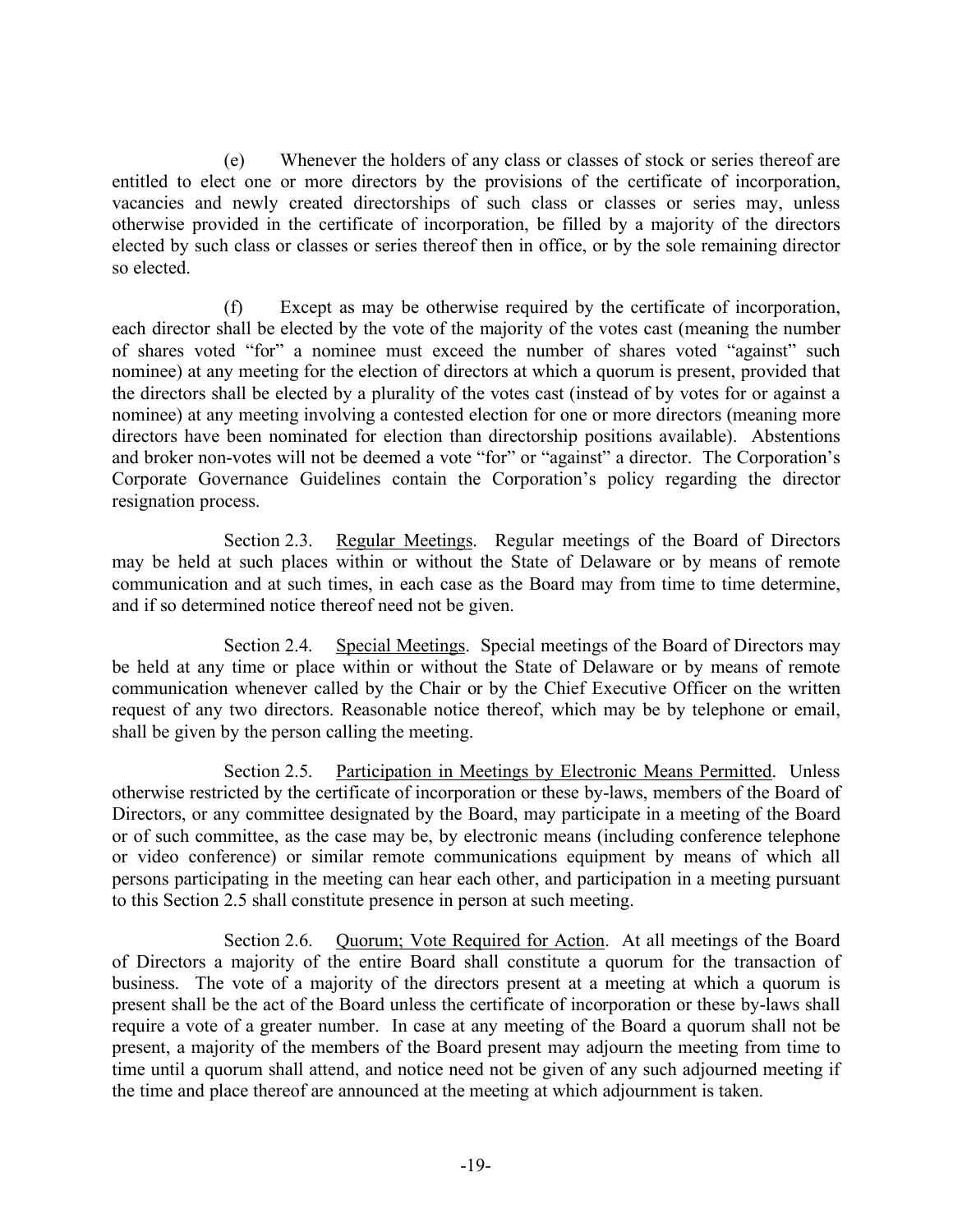<span id="page-19-0"></span>Section 2.7. Chair. The Board of Directors shall annually select a Chair, who shall have and perform such duties as provided herein or as may be from time to time assigned by the Board of Directors. The Board of Directors shall fill any vacancy in the position of Chair at such time and in such manner as the Board of Directors shall determine.

Section 2.8. Lead Independent Director. If the Chair selected by the Board of Directors pursuant to [Section 2.7](#page-19-0) is not independent under the New York Stock Exchange listing standards, the Board of Directors shall appoint one of its members who is so independent to serve as Lead Independent Director. The Lead Independent Director shall have and perform such duties as provided herein or as may be from time to time assigned by the Board of **Directors** 

Section 2.9. Organization. Meetings of the Board of Directors shall be presided over by the Chair or, in the absence of the Chair by the Lead Independent Director (if any), or, in the absence of the Lead Independent Director by the Chair of the Nominating and Corporate Governance Committee, or in their absence by a chair so chosen at the meeting. The Secretary, or in the absence of the Secretary an Assistant Secretary, shall act as secretary of the meeting, but in the absence of the Secretary and any Assistant Secretary, the chair of the meeting may appoint any person to act as secretary of the meeting.

Section 2.10. Action by Directors Without a Meeting. Unless otherwise restricted by the certificate of incorporation or these by-laws, any action required or permitted to be taken at any meeting of the Board of Directors, or of any committee thereof, may be taken without a meeting if all members of the Board or of such committee, as the case may be, consent thereto in writing, and the writing or writings are filed with the minutes of proceedings of the Board or committee.

Section 2.11. Compensation of Directors. The Board of Directors shall have the authority to fix the compensation of directors.

Section 2.12. Approval or Ratification of Chief Executive Officer Compensation. The determination of the Compensation and Management Resources Committee (or such other committee of the Board of Directors assigned to make such determination) with respect to the compensation of the Chief Executive Officer shall be subject to the approval or ratification of the Board. Any director who is also an employee of the Corporation or any of its subsidiaries shall recuse himself or herself from the deliberations and vote of the Board to approve or ratify the compensation of the Chief Executive Officer.

# ARTICLE III

# **Committees**

Section 3.1. Committees. The Board of Directors may, by resolution passed by a majority of the whole Board, designate one or more committees, each committee to consist of two or more of the directors of the Corporation. The Board may designate one or more directors as alternate members of any committee, who may replace any absent or disqualified member at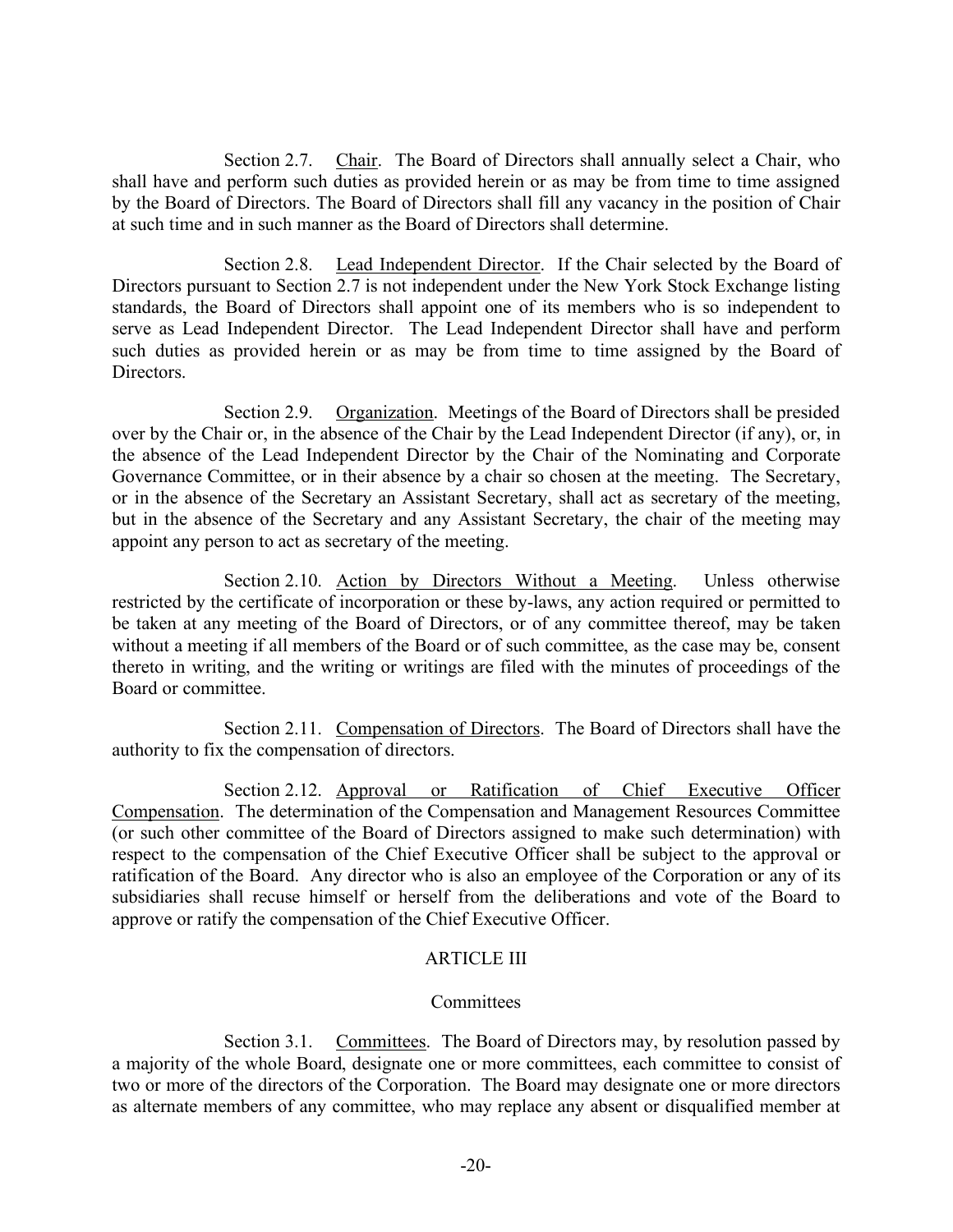any meeting of the committee. In the absence or disqualification of a member of a committee, the member or members thereof present at any meeting and not disqualified from voting, whether or not such member or members constitute a quorum, may unanimously appoint another member of the Board to act at the meeting in place of any such absent or disqualified member. Any such committee, to the extent permitted by applicable law and provided in the resolution of the Board or in these by-laws, shall have and may exercise all the powers and authority of the Board in the management of the business and affairs of the Corporation and may authorize the seal of the Corporation to be affixed to all papers that may require it. The standing committees of the Board of Directors shall be the Audit Committee, the Nominating and Corporate Governance Committee, the Compensation and Management Resources Committee, such additional committees as may be required by the New York Stock Exchange listing standards or other applicable law and such additional committees as the Board of Directors may designate pursuant to this Section 3.1, in each case with such name or names as may be stated in these bylaws or as may be determined from time to time by resolution adopted by the Board of Directors. The committees shall keep regular minutes of their proceedings and report the same to the Board of Directors when required.

The Executive Committee, if one shall be designated, to the extent permitted by applicable law shall have and may exercise all the powers and authority of the Board of Directors in the management of the business and affairs of the Corporation and may authorize the seal of the Corporation to be affixed to all papers that may require it. Except as otherwise provided from time to time in resolutions passed by a majority of the whole Board of Directors, the powers and authority of the Executive Committee shall include the power and authority to declare a dividend on stock, to authorize the issuance of stock and to adopt a certificate of ownership and merger pursuant to Section 253 of the DGCL. Except as otherwise provided from time to time in resolutions passed by a majority of the whole Board of Directors, the power and authority of the Executive Committee shall not include the power or authority to nominate persons to serve as directors or to fill vacancies or newly created directorships, which power and authority shall be vested in the Board of Directors.

Section 3.2. Committee Rules. Unless the Board of Directors otherwise provides, each committee designated by the Board may adopt, amend and repeal rules for the conduct of its business. In the absence of a provision by the Board or a provision in the rules of such committee to the contrary, a majority of the members of such committee shall constitute a quorum for the transaction of business, the vote of a majority of the members present at a meeting at the time of such vote if a quorum is then present shall be the act of such committee, and in other respects each committee shall conduct its business in the same manner as the Board conducts its business pursuant to Article II of these by-laws.

## ARTICLE IV

#### Officers

Section 4.1. Officers; Election. As soon as practicable after the annual meeting of stockholders in each year, the Board of Directors shall elect a Chief Executive Officer and a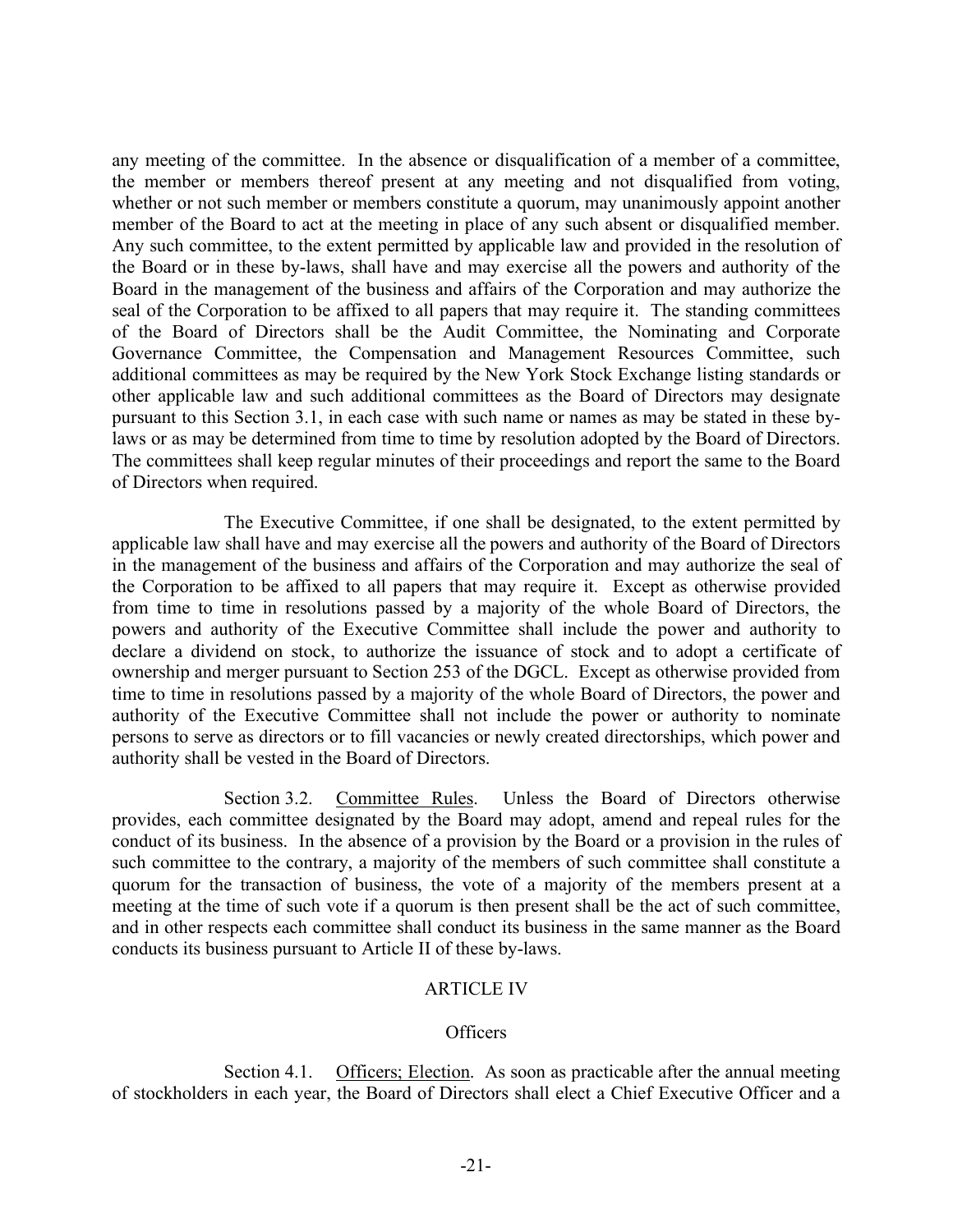Secretary, and it may, if it so determines, elect one or more Vice Chairs. The Board may also elect a President, one or more Vice Presidents, one or more Assistant Vice Presidents, one or more Assistant Secretaries, a Treasurer and one or more Assistant Treasurers and such other officers as the Board may deem desirable or appropriate and may give any of them such further designations or alternate titles as it considers desirable. Any number of offices may be held by the same person. The Board of Directors may at any time and from time to time authorize any officers of the Corporation to appoint one or more additional vice presidents, treasurers, secretaries or other officers of the Corporation, as described in [Sections 4.6 to 4.9.](#page-22-0) The election of an officer shall not of itself create any contractual rights between such officer and the Corporation.

Section 4.2. Term of Office; Resignation; Removal; Vacancies. Except as otherwise provided in the resolution of the Board of Directors electing any officer, each officer shall hold office until the first meeting of the Board after the annual meeting of stockholders next succeeding his or her election, and until his or her successor is elected and qualified or until his or her earlier resignation or removal. Any officer may resign at any time upon written notice to the Board, the Chair, the Chief Executive Officer or the Secretary of the Corporation. Such resignation shall take effect at the time specified therein, and no acceptance of such resignation shall be necessary to make it effective. The Board may remove any officer with or without cause at any time. Any such removal shall be without prejudice to the contractual rights of such officer, if any, with the Corporation. Any vacancy occurring in any office of the Corporation by death, resignation, removal or otherwise may be filled for the unexpired portion of the term by the Board at any regular or special meeting.

Section 4.3. Chief Executive Officer. The Chief Executive Officer shall have general charge and supervision of the business of the Corporation and shall perform all duties incident to the office of a Chief Executive Officer of a corporation and such other duties as may, from time to time, be assigned to him or her by the Board.

Section 4.4. President. The President, if any, shall have and may exercise such powers as may, from time to time, be assigned to him or her by the Board or the Chief Executive **Officer** 

Section 4.5. Vice Chair. Any Vice Chair shall have and may exercise such powers as may, from time to time, be assigned to him or her by the Board or the Chief Executive Officer.

Section 4.6. Vice Presidents. Vice Presidents include all Executive Vice Presidents and Senior Vice Presidents. The Vice President or Vice Presidents shall have such powers and shall perform such other duties as may, from time to time, be assigned to him or her or them by the Board or the Chief Executive Officer or as may be provided by law.

Section 4.7. Secretary. The Secretary shall have the duty to record or cause to be recorded the proceedings of the meetings of the stockholders, the Board of Directors and any committees in a book to be kept for that purpose, shall see that all notices are duly given in accordance with the provisions of these by-laws or as required by law, shall be custodian of the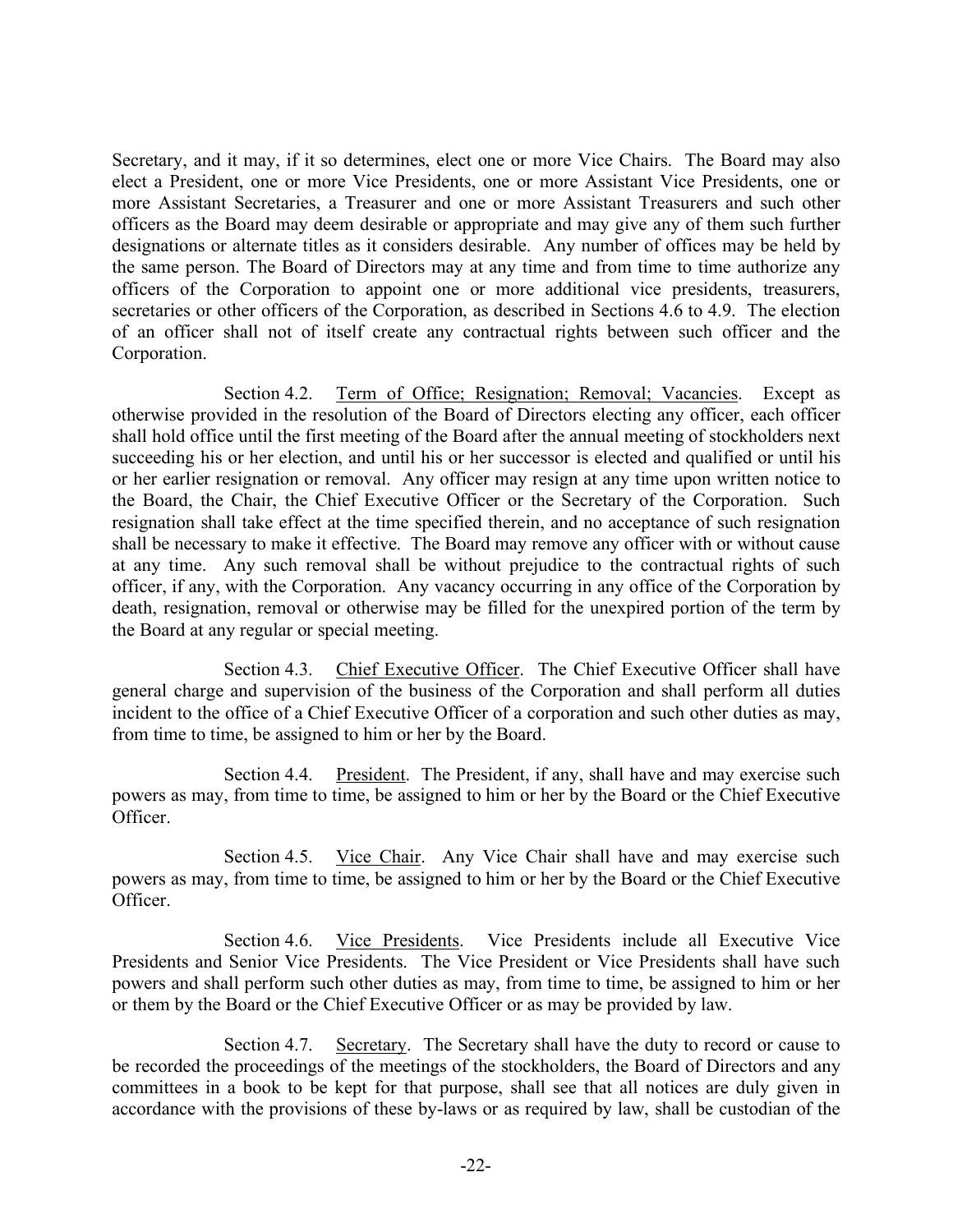<span id="page-22-0"></span>records of the Corporation, may affix the corporate seal to any document the execution of which, on behalf of the Corporation, is duly authorized, and when so affixed may attest the same, and, in general, shall perform all duties incident to the office of secretary of a corporation and such other duties as may, from time to time, be assigned to him or her by the Board or the Chief Executive Officer or as may be provided by law.

Section 4.8. Treasurer. The Treasurer shall have charge of and be responsible for all funds, securities, receipts and disbursements of the Corporation and shall deposit or cause to be deposited, in the name of the Corporation, all moneys or other valuable effects in such banks, trust companies or other depositories as shall, from time to time, be selected by or under authority of the Board of Directors. If required by the Board, the Treasurer shall give a bond for the faithful discharge of his or her duties, with such surety or sureties as the Board may determine. The Treasurer shall keep or cause to be kept full and accurate records of all receipts and disbursements in books of the Corporation, shall render to the Chief Executive Officer and to the Board, whenever requested, an account of the financial condition of the Corporation, and, in general, shall perform all the duties incident to the office of treasurer of a corporation and such other duties as may, from time to time, be assigned to him or her by the Board or the Chief Executive Officer or as may be provided by law.

Section 4.9. Other Officers. The other officers, if any, of the Corporation, including any Assistant Vice Presidents, Assistant Treasurers and Assistant Secretaries, shall have such powers and duties in the management of the Corporation as shall be stated in a resolution of the Board of Directors that is not inconsistent with these by-laws and, to the extent not so stated, as generally pertain to their respective offices, subject to the control of the Board. The Board may require any officer, agent or employee to give security for the faithful performance of his or her duties.

## ARTICLE V

## **Stock**

Section 5.1. Certificates. Except as otherwise determined by the Board of Directors, every holder of stock in the Corporation shall be entitled to have a certificate signed by or in the name of the Corporation by the Chair or a Vice Chair, if any, or the Chief Executive Officer, if any, or the President or a Vice President, if any, and by the Treasurer or an Assistant Treasurer, or the Secretary or an Assistant Secretary, of the Corporation, certifying the number of shares owned by such holder in the Corporation. The signatures of the officers upon a certificate may be by electronic signature as permitted under the DGCL. If such certificate is manually signed by one officer or manually countersigned by a transfer agent or by a registrar, any other signature on the certificate may be a facsimile or electronic signature. In case any officer, transfer agent or registrar who has signed or whose facsimile or electronic signature has been placed upon a certificate shall have ceased to be such officer, transfer agent or registrar before such certificate is issued, it may be issued by the Corporation with the same effect as if such person were such officer, transfer agent or registrar at the date of issue.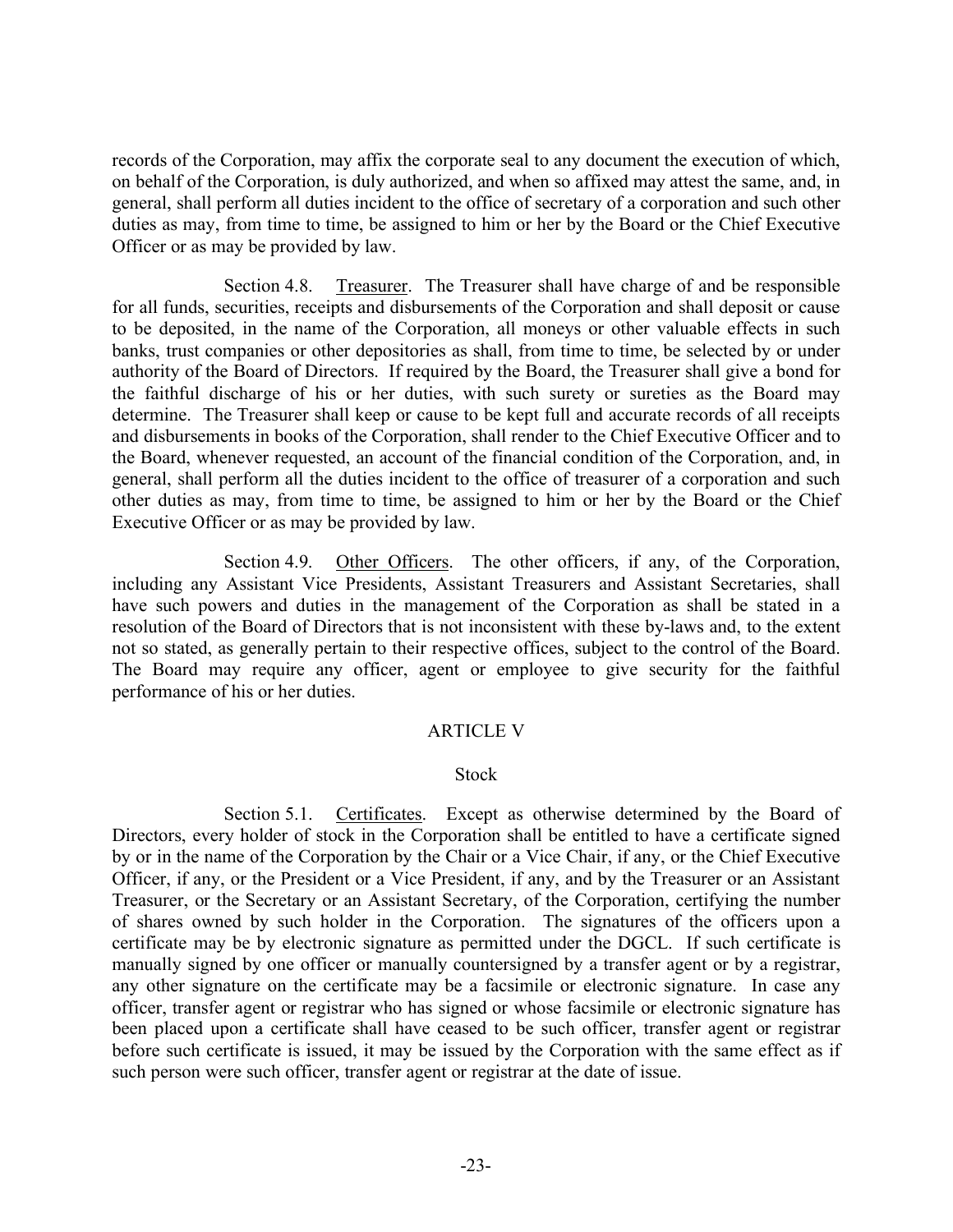Section 5.2. Lost, Stolen or Destroyed Stock Certificates; Issuance of New Certificates. The Corporation may issue a new certificate of stock in the place of any certificate theretofore issued by it, alleged to have been lost, stolen or destroyed, and the Corporation may require the owner of the lost, stolen or destroyed certificate, or such owner's legal representative, to give the Corporation a bond sufficient to indemnify it against any claim that may be made against it on account of the alleged loss, theft or destruction of any such certificate or the issuance of such new certificate.

## ARTICLE VI

## Miscellaneous

Section 6.1. Fiscal Year. The fiscal year of the Corporation shall be the calendar year.

Section 6.2. Seal. The Corporation may have a corporate seal that shall have the name of the Corporation inscribed thereon and shall be in such form as may be approved from time to time by the Board of Directors. The corporate seal may be used by causing it or a facsimile thereof to be impressed or affixed or in any other manner reproduced.

<span id="page-23-0"></span>Section 6.3. Acceptable Delivery Method; No Electronic Notice. Whenever a stockholder is required to give notice or deliver or provide a consent or other document to the Corporation by law or under any provision of the certificate of incorporation or these by-laws, such notice will be given by hand or by certified or registered mail, return receipt requested (an "Acceptable Delivery Method"). If such notice, consent or document is given, delivered or provided electronically, it shall not be deemed valid.

Section 6.4. Waiver of Notice of Meetings of Stockholders, Directors and Committees. Whenever notice is required to be given by law or under any provision of the certificate of incorporation or these by-laws, a written waiver thereof, signed by the person entitled to notice, whether before or after the time stated therein, shall be deemed equivalent to notice. Attendance of a person at a meeting shall constitute a waiver of notice of such meeting, except when the person attends a meeting for the express purpose of objecting, at the beginning of the meeting, to the transaction of any business because the meeting is not lawfully called or convened. Neither the business to be transacted at, nor the purpose of, any regular or special meeting of the stockholders, directors or members of a committee of directors need be specified in any written waiver of notice unless so required by the certificate of incorporation or these bylaws.

Section 6.5. Indemnification of Directors, Officers and Employees.

(a) General.

<span id="page-23-1"></span>(1) Except as limited by this [Section 6.5,](#page-23-1) the Corporation shall indemnify the Indemnitees (as defined below) to the full extent permitted by Delaware law.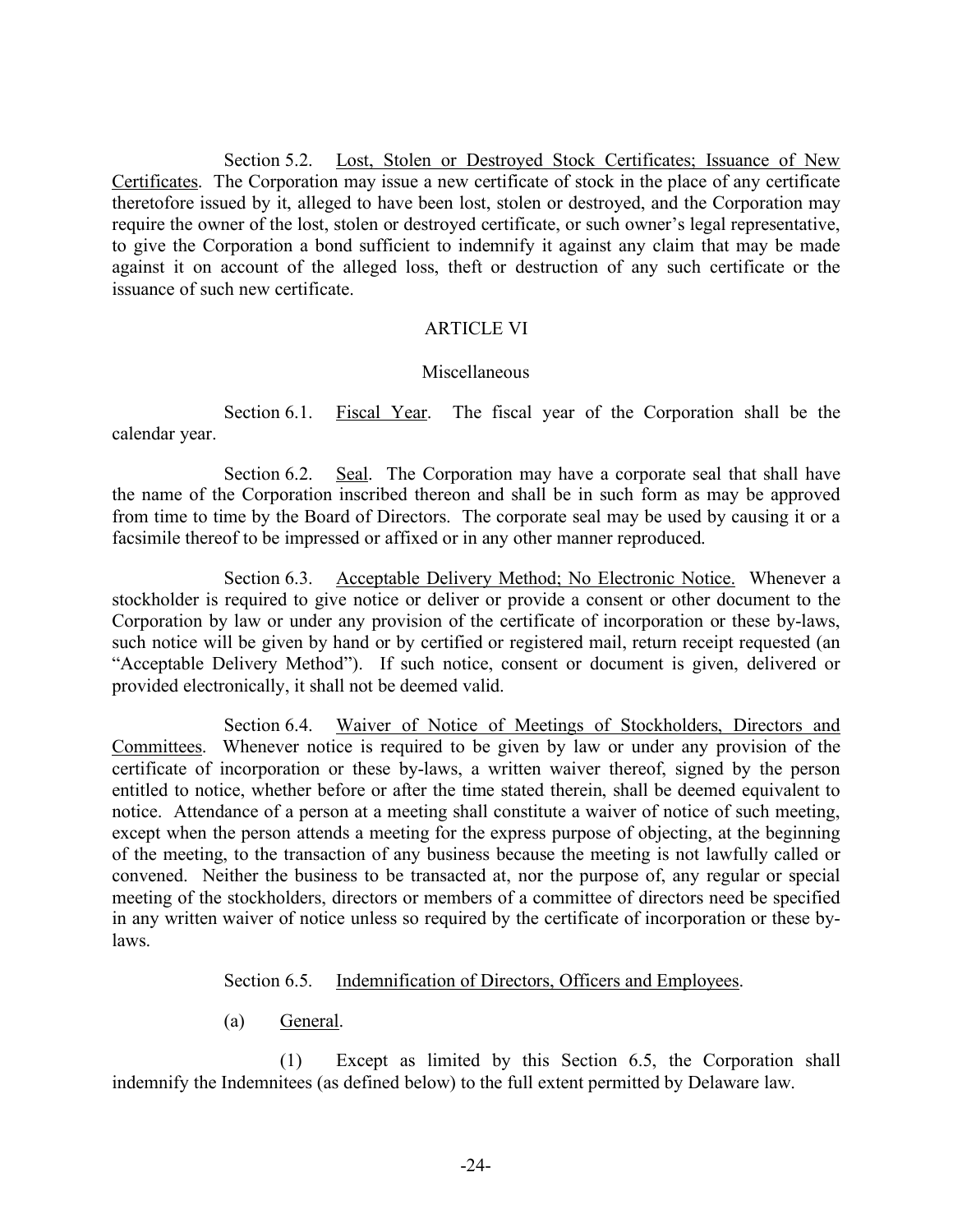<span id="page-24-1"></span>(2) For the purposes of this Section 6.5, the term "Indemnitee" shall mean any person made or threatened to be made a party to any civil, criminal, administrative or investigative action, suit or proceeding by reason of the fact that such person or such person's testator or intestate is or was a director, officer or employee of the Corporation or serves or served at the request of the Corporation any other enterprise as a director, officer or employee.

(3) For purposes of this Section 6.5, the term "Corporation" shall include any predecessor of the Corporation and any constituent corporation (including any constituent of a constituent) absorbed by the Corporation in a consolidation or merger; the term "other enterprise" shall include any corporation, partnership, joint venture, trust or employee benefit plan; service "at the request of the Corporation" shall include service as a director, officer, employee or agent of the Corporation that imposes duties on, or involves services by, such director, officer, employee or agent with respect to an employee benefit plan, its participants or beneficiaries; any excise taxes assessed on a person with respect to an employee benefit plan shall be deemed to be an Expense; and action by a person with respect to an employee benefit plan that such person reasonably believes to be in the interest of the participants and beneficiaries of such plan shall be deemed to be action not opposed to the best interests of the Corporation.

## (b) Expenses.

<span id="page-24-0"></span>(1) Expenses reasonably incurred by Indemnitee in defending any such action, suit or proceeding, as described in [Section 6.5\(b\)\(](#page-24-0)2), shall be paid or reimbursed by the Corporation promptly upon demand and receipt by the Corporation of an undertaking of Indemnitee to repay such expenses if it shall ultimately be determined that he or she is not entitled to be indemnified by the Corporation; provided, that such Indemnitee shall cooperate in good faith with any request by the Corporation that common counsel be utilized by the parties to an action or proceeding that are similarly situated unless actual or potential conflicts of interests, as determined by the Corporation, preclude such joint representation.

(2) For the purposes of this [Section 6.5,](#page-23-1) the term "Expenses" shall include all reasonable out of pocket fees, costs and expenses, including without limitation, attorneys' fees, retainers, court costs, transcript costs, fees of experts, witness fees, travel expenses, duplicating costs, printing and binding costs, telephone charges, postage, delivery service fees, and all other disbursements or expenses of the types customarily incurred in connection with defending, preparing to defend, or investigating an action, suit or proceeding, whether civil, criminal, administrative or investigative but shall exclude the costs of acquiring and maintaining an appeal or supersedeas bond or similar instrument. For the avoidance of doubt, except for proceedings to enforce rights as provided for in [Section 6.5\(b\)\(](#page-24-0)3), the Corporation shall not be obligated to provide any indemnification or any payment or reimbursement of expenses to any person in connection with (i) an action, suit or proceeding in which Indemnitee is a plaintiff, and (ii) any amounts incurred in connection with any noncompulsory counterclaim or cross-claim initiated by the Indemnitee.

(3) If a claim pursuant to this [Section 6.5](#page-23-1) is not paid in full by the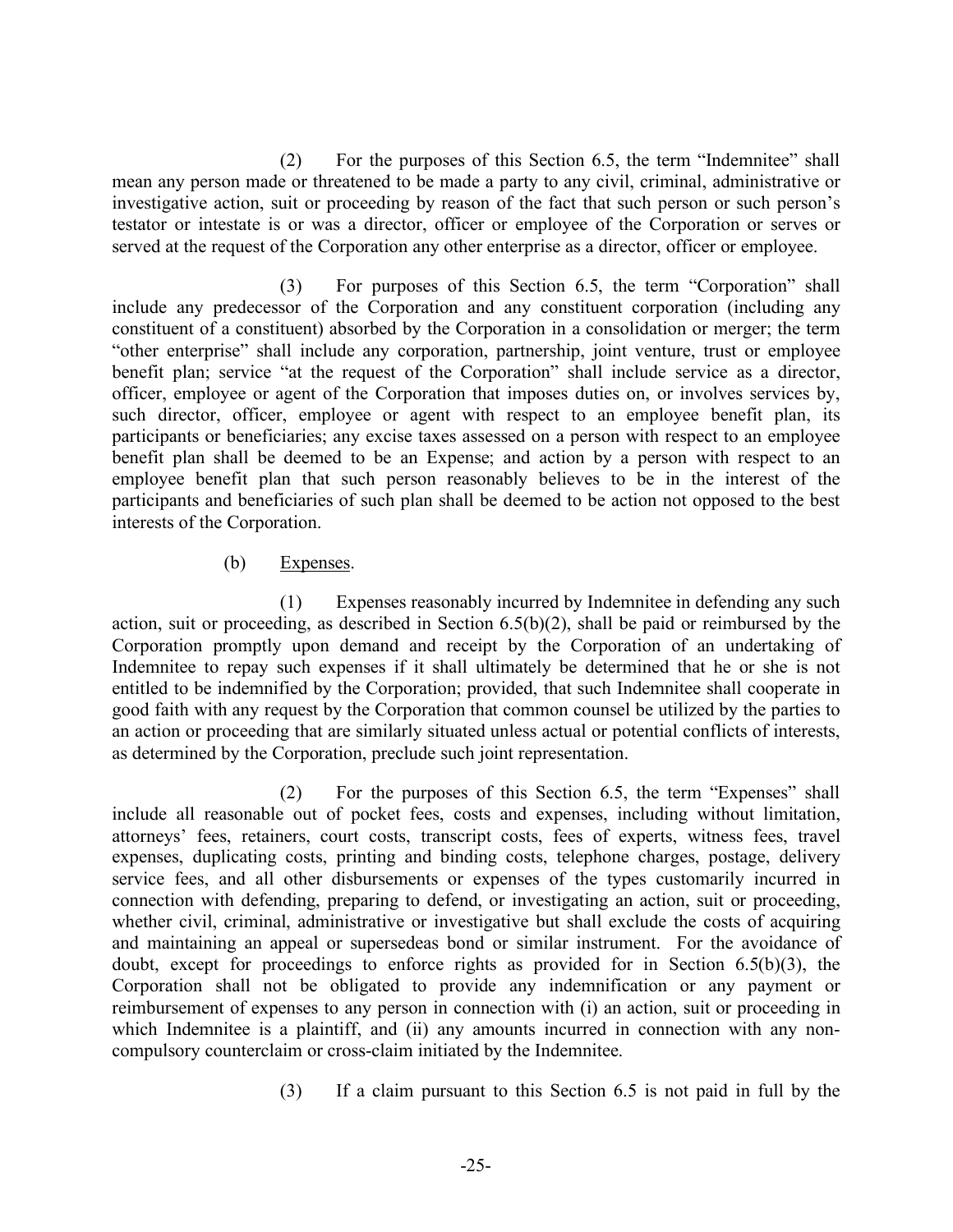Corporation within ninety (90) days after a written claim has been received by the Corporation (and, if later, delivery of an undertaking in accordance with [Section 6.5\(b\)\(](#page-24-0)1) of these by-laws), the Indemnitee may at any time thereafter bring suit against the Corporation to recover the unpaid amount of the claim. If successful in whole or in part in any such suit, or in a suit brought by the Corporation to recover an advancement of expenses pursuant to the terms of an undertaking, the Indemnitee shall, in addition, be entitled to be paid the expense of prosecuting or defending such suit.

(4) In any suit brought by the Indemnitee to enforce a right to indemnification or to an advancement of Expenses hereunder or by the Corporation to recover an advancement of Expenses pursuant to the terms of an undertaking, the burden of proving that the Indemnitee is not entitled to be indemnified, or to such advancement of expenses, under this [Section 6.5](#page-24-1) or otherwise shall be on the Corporation.

(c) Enforceability. The rights provided to any person by this [Section 6.5](#page-4-3) shall be enforceable against the Corporation by the Indemnitee, who shall be presumed to have relied upon it in serving or continuing to serve in such capacity. In addition, the rights provided to the Indemnitee shall survive the termination of such person as any director, officer or employee.

(d) Authorization of Indemnification. The Board of Directors may authorize the Corporation, by adopting a resolution (including a resolution authorizing officers of the Corporation to grant such rights), the authority to provide to any one or more persons, including without limitation any employee or other agent of the Corporation, or any director, officer, employee, agent, trustee, member, stockholder, partner, incorporator or liquidator of any subsidiary of the Corporation or any other enterprise, rights of indemnification and/or to receive payment or reimbursement of expenses, including attorneys' fees, with any such rights subject to the terms, conditions and limitations established pursuant to the Board resolution. Nothing in this [Section 6.5](#page-23-1) shall limit the power of the Corporation or the Board of Directors to provide rights of indemnification and to make payment and reimbursement of expenses, including attorneys' fees, to any person otherwise than pursuant to this [Section 6.5.](#page-24-1) 

(e) Limitations. The Corporation shall not indemnify Indemnitee or advance Indemnitee's Expenses if the action, suit or proceeding alleges (1) claims under Section 16 of the Exchange Act or (2) violations of federal or state insider trading laws, unless, in the case of this clause (2), Indemnitee has been successful on the merits or settled the case with the written consent of the Corporation, in which case the Corporation shall indemnify and reimburse Indemnitee.

(f) Standard of Conduct. Other than is mandatory under Delaware law, no claim for indemnification shall be paid by the Corporation unless the Corporation has determined that Indemnitee acted in good faith and in a manner Indemnitee reasonably believed to be in or not opposed to the best interests of the Corporation and, with respect to any criminal action or proceeding, had no reasonable cause to believe that his or her conduct was unlawful. Unless ordered by a court of competent jurisdiction, such determinations shall be made, with respect to an Indemnitee who is a director or officer of the Corporation, by (1) a majority vote of the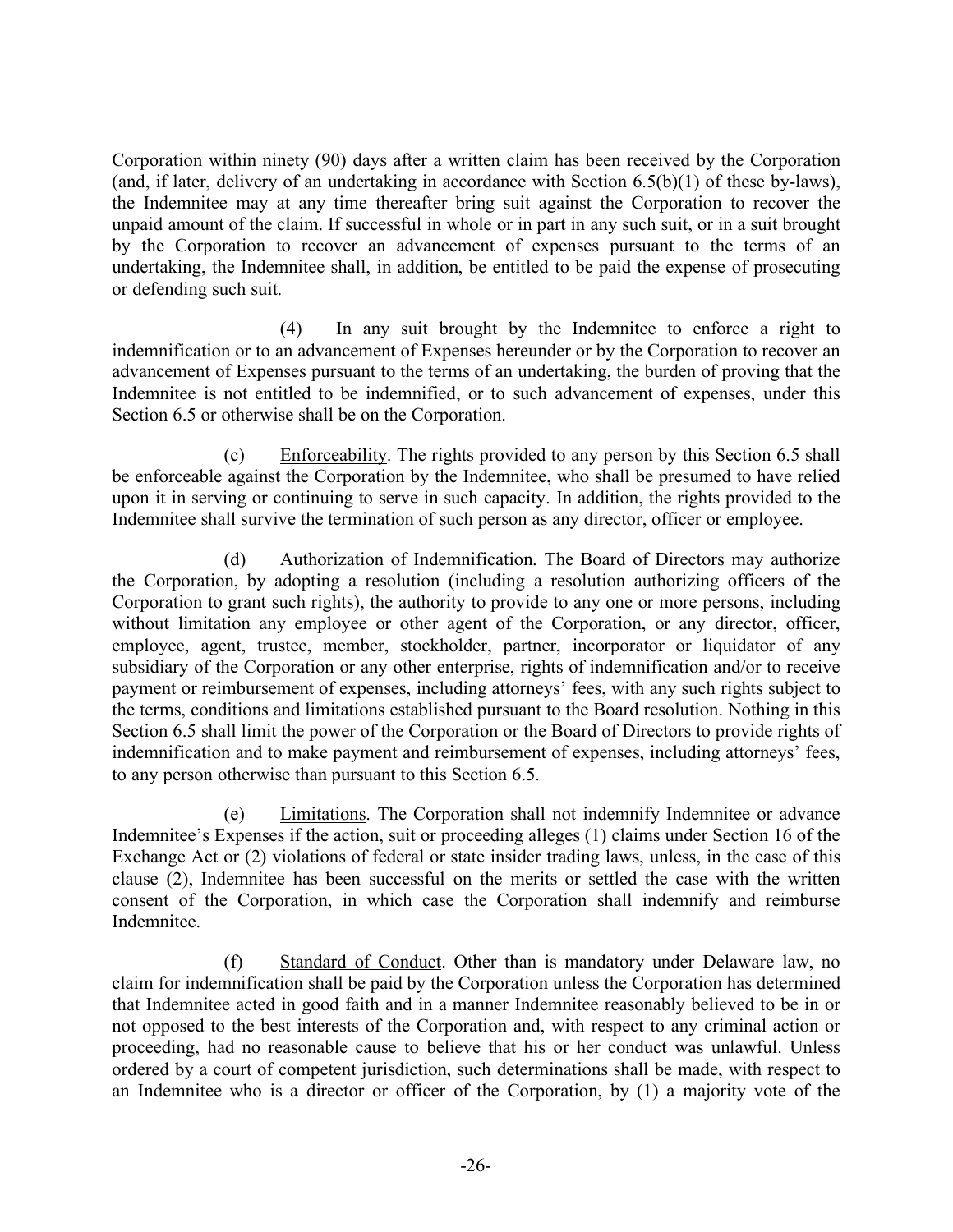directors who are not parties to the action, suit or proceeding for which indemnification is sought, even though less than a quorum, or (2) by a committee of such directors designated by a majority vote of directors, even though less than a quorum, or (3) if there are no such directors, or if such directors direct, by independent legal counsel in a written opinion, or (4) by stockholders. Neither the failure of the Corporation (including its directors, independent legal counsel or stockholders) to have made a determination prior to the commencement of such suit that indemnification of the Indemnitee is proper in the circumstances because the Indemnitee has met the applicable standard of conduct set forth in the DGCL, nor an actual determination by the Corporation (including its directors, independent legal counsel or stockholders) that the Indemnitee has not met such applicable standard of conduct, shall create a presumption that the Indemnitee has not met the applicable standard of conduct or, in the case of such a suit brought by the Indemnitee, be a defense to the action.

(g) Period of Indemnity. No claim for indemnification or the reimbursement of Expenses shall be made by Indemnitee or paid by the Corporation unless the Indemnitee gives notice of such claim for indemnification within one year after the Indemnitee received notice of the claim, action, suit or proceeding.

(h) Non-Exclusivity of Rights. The right to indemnification and to the advancement of expenses conferred in this [Section 6.5](#page-23-1) shall not be exclusive of any other right that any person may have or hereafter acquire pursuant to law, the certificate of incorporation, these by-laws, contractual agreement, vote of the stockholders or disinterested directors, or otherwise.

(i) Confidentiality. Except as required by law or as otherwise becomes public through no action by the Indemnitee or as necessary to assert Indemnitee's rights under this [Section 6.5,](#page-23-1) Indemnitee will keep confidential any information that arises in connection with this [Section 6.5,](#page-23-1) including but not limited to, claims for indemnification or reimbursement of Expenses, amounts paid or payable under this [Section 6.5](#page-23-1) and any communications between the parties.

(j) Subrogation. In the event of payment under this [Section 6.5,](#page-23-1) the Corporation shall be subrogated to the extent of such payment to all of the rights of recovery of Indemnitee (under any insurance policy or otherwise), who shall execute all papers required and shall do everything necessary to secure such rights, including the execution of such documents necessary to enable the Corporation to effectively bring suit to enforce such rights.

(k) Notice by Indemnitee. Indemnitee shall promptly notify the Corporation in writing upon being served with any summons, citation, subpoena, complaint, indictment, information or other document relating to any matter that may be subject to indemnification or reimbursement of Expenses covered by this [Section 6.5.](#page-23-1) As a condition to indemnification or reimbursement of expenses, any demand for payment by Indemnitee hereunder shall be in writing and shall provide an accounting of the amounts to be paid by Corporation (which shall include detailed invoices and other relevant documentation).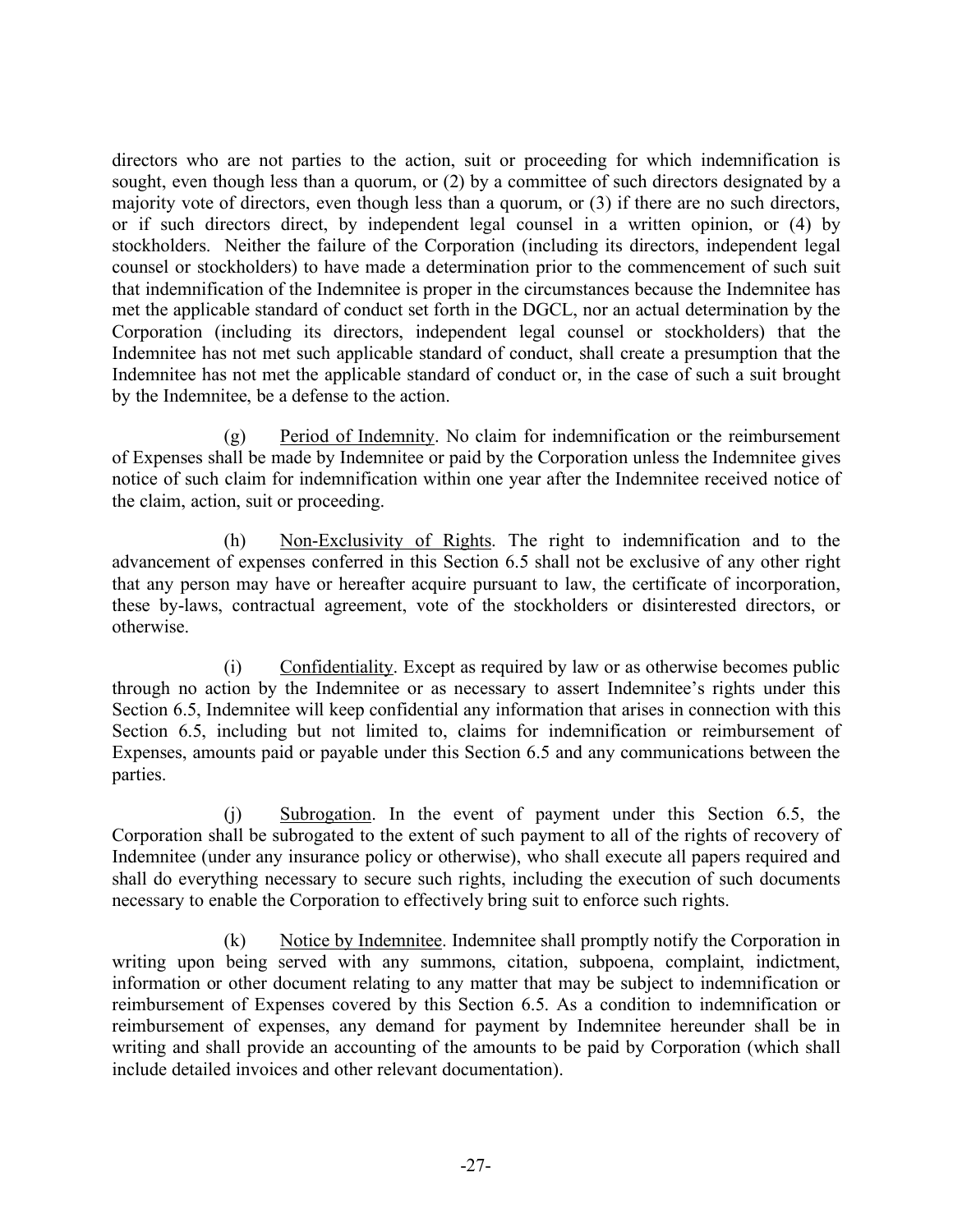(l) Amendment. No amendment of this Section 6.5 shall impair the rights of any Indemnitee arising at any time with respect to events occurring prior to such amendment.

Section 6.6. Interested Directors; Quorum. No contract or transaction between the Corporation and one or more of its directors or officers, or between the Corporation and any other corporation, partnership, association or other organization in which one or more of its directors or officers are directors or officers, or have a financial interest, shall be void or voidable solely for this reason, or solely because the director or officer is present at or participates in the meeting of the Board of Directors or committee thereof which authorizes the contract or transaction, or solely because his or her or their votes are counted for such purpose, if: (1) the material facts as to his or her relationship or interest and as to the contract or transaction are disclosed or are known to the Board or the committee, and the Board or committee in good faith authorizes the contract or transaction by the affirmative votes of a majority of the disinterested directors, even though the disinterested directors be less than a quorum; (2) the material facts as to his or her relationship or interest and as to the contract or transaction are disclosed or are known to the stockholders entitled to vote thereon, and the contract or transaction is specifically approved in good faith by vote of the stockholders; or (3) the contract or transaction is fair as to the Corporation as of the time it is authorized, approved or ratified, by the Board, a committee thereof or the stockholders. Common or interested directors may be counted in determining the presence of a quorum at a meeting of the Board or of a committee that authorizes the contract or transaction.

Section 6.7. Form of Records. Any records maintained by the Corporation in the regular course of its business, including its stock ledger, books of account and minute books, may be kept on, or be in the form of, punch cards, magnetic tape, photographs, microphotographs or any other information storage device, provided that the records so kept can be converted into clearly legible form within a reasonable time. The Corporation shall so convert any records so kept upon the request of any person entitled to inspect the same.

Section 6.8. Dividends. Subject to the provisions of the certificate of incorporation, the Board of Directors may, out of funds legally available therefor at any regular or special meeting, declare dividends upon the capital stock of the Corporation as and when they deem expedient. Before declaring any dividend, the Board may cause to be set apart out of any funds of the Corporation available for dividends, such sum or sums as the directors from time to time in their discretion deem proper for working capital or as a reserve fund to meet contingencies or for equalizing dividends or for such other purposes as the directors shall deem conducive to the interests of the Corporation.

Section 6.9. Amendment of By-Laws. These by-laws may be amended or repealed, and new by-laws adopted, by the affirmative vote of a majority of the Board of Directors, but the holders of a majority of the shares then entitled to vote may adopt additional by-laws and may amend or repeal any by-law whether or not adopted by them.

Section 6.10. Exclusive Forum.